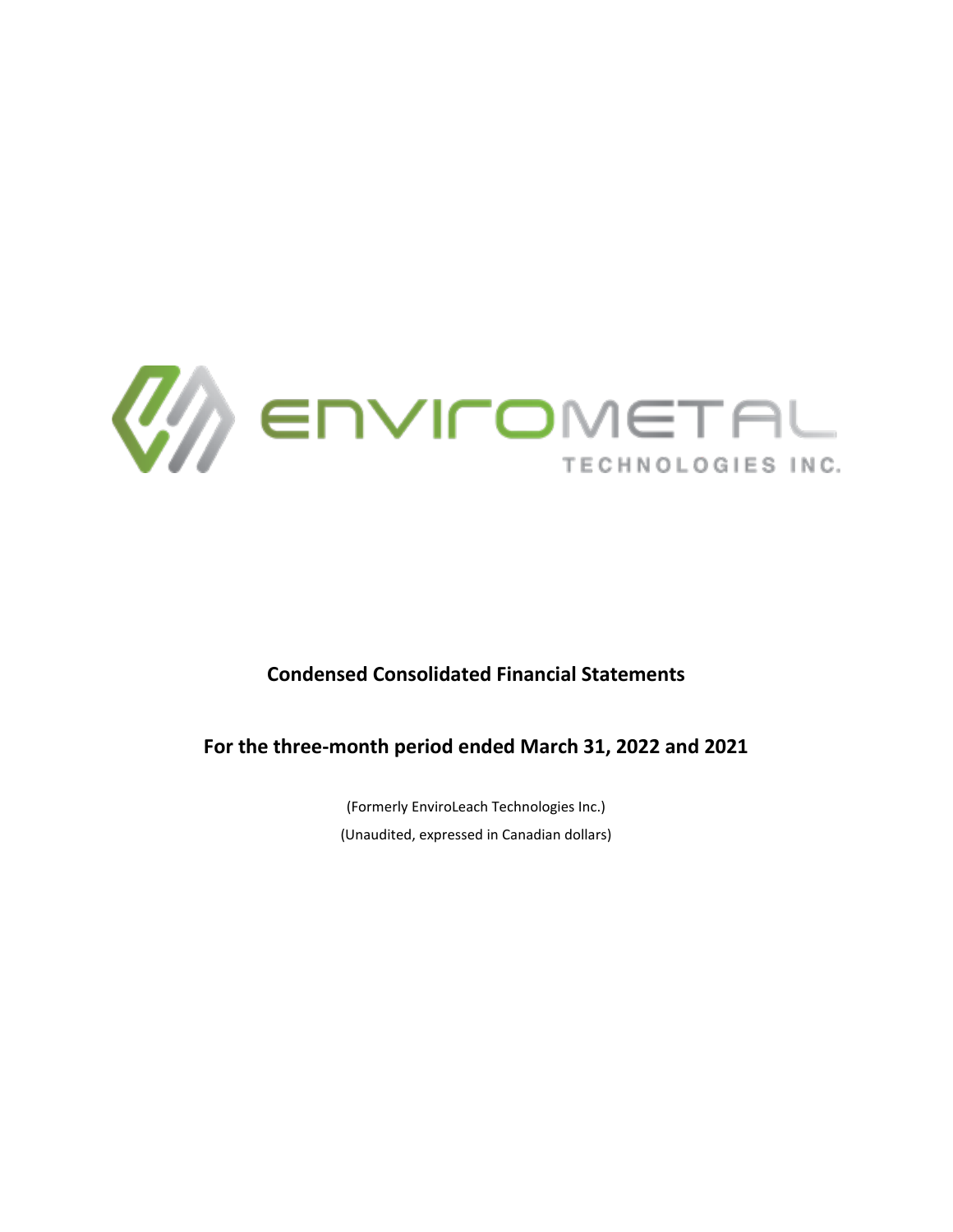#### **Management's Responsibility for Financial Reporting**

#### **Responsibility for Financial Statements**

The accompanying unaudited condensed consolidated interim financial statements of EnviroMetal Technologies Inc. as at and for the three-month period ended March 31, 2022 have been prepared by the Company's management. Recognizing that the Company is responsible for both the integrity and objectivity of the condensed consolidated interim financial statements, management is satisfied that these condensed consolidated interim financial statements have been fairly presented.

The external auditors of the Company have not audited these condensed consolidated interim financial statements.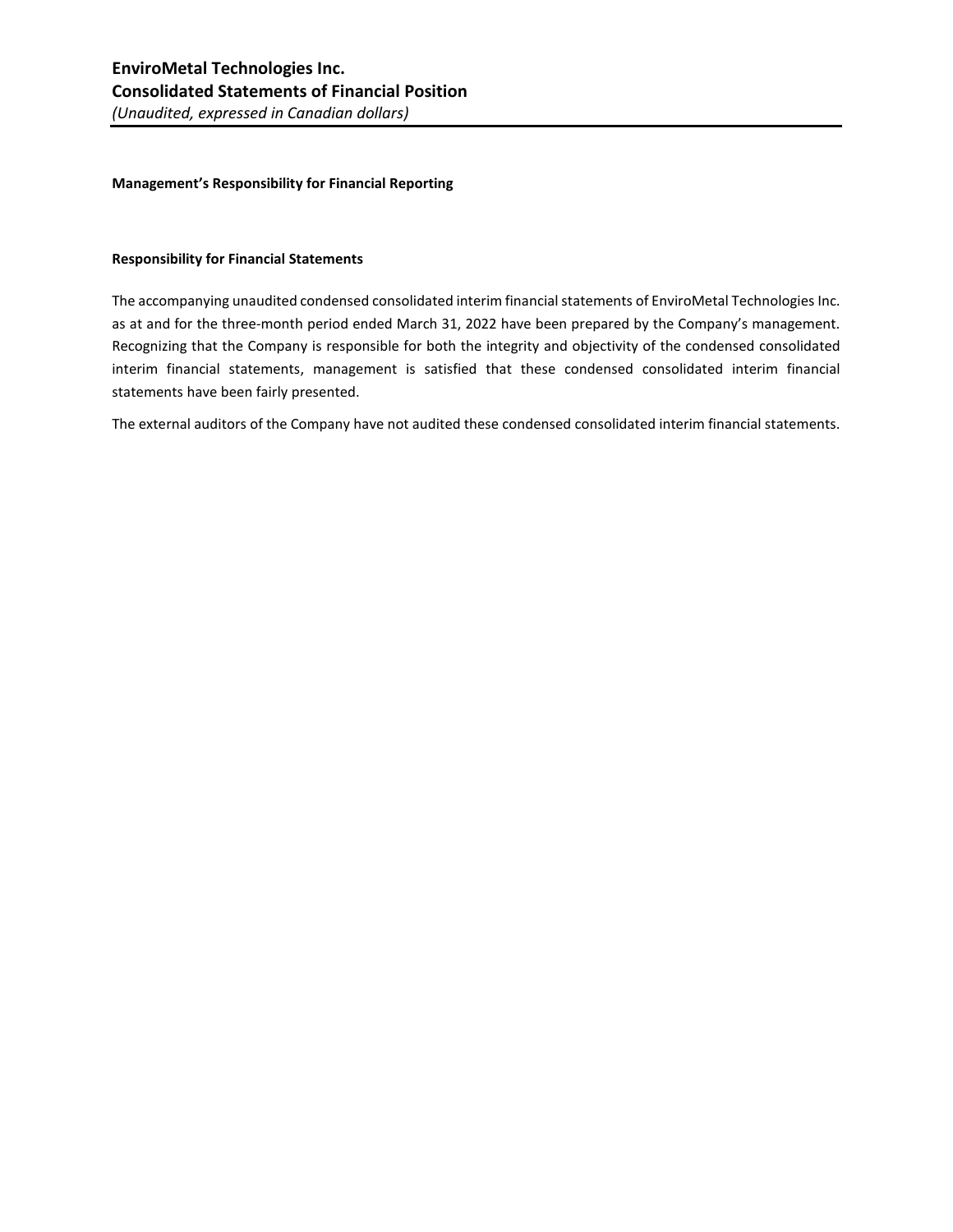# **EnviroMetal Technologies Inc. Consolidated Statements of Financial Position**

*(Unaudited, expressed in Canadian dollars)*

|                                                    | March 31,<br>2022 | December 31,<br>2021 |
|----------------------------------------------------|-------------------|----------------------|
| <b>Assets</b>                                      |                   |                      |
| <b>Current assets</b>                              |                   |                      |
| Cash                                               | \$<br>2,950,557   | \$<br>784,790        |
| Trade and other receivables (Note 4)               | 495,397           | 434,921              |
| Inventories (Note 5)                               | 415,473           | 4,058,440            |
| Assets held for sale (Note 6)                      | 382,694           | 326,947              |
| Prepaid expenses and deposits                      | 137,230           | 155,546              |
|                                                    | 4,381,351         | 5,760,644            |
| <b>Non-current assets</b>                          |                   |                      |
| Investment in Group 11 (Note 7)                    | 221,085           | 301,665              |
| Plant and equipment (Note 8)                       | 2,169,578         | 2,169,295            |
|                                                    | 2,390,663         | 2,470,960            |
| <b>Total assets</b>                                | \$<br>6,772,014   | \$<br>8,231,604      |
|                                                    |                   |                      |
| Liabilities and equity                             |                   |                      |
| <b>Current liabilities</b>                         |                   |                      |
| Accounts payable and accrued liabilities (Note 10) | \$<br>894,131     | \$<br>4,405,623      |
| Due to (from) related parties (Note 12)            |                   | 62,264               |
| Deferred revenues                                  | 22,425            | 38,125               |
| Loan payable (Note 14)                             | 40,000            | 40,000               |
| Lease liabilities (Note 9)                         | 306,457           | 322,025              |
| Contingent liability (Note 20)                     | 1,099,795         | 1,109,026            |
|                                                    | \$<br>2,362,808   | \$<br>5,977,063      |
| <b>Non-current liabilities</b>                     |                   |                      |
| Lease liabilities (Note 9)                         | 59,107            | 129,470              |
| Advance royalty payable (Note 11)                  |                   |                      |
|                                                    | 59,107            | 129,470              |
| <b>Total liabilities</b>                           | 2,421,915         | 6,106,533            |
|                                                    |                   |                      |
| <b>Equity</b>                                      |                   |                      |
| Share capital (Note 13)                            | 32,208,313        | 29,726,904           |
| Reserves (Note 13)                                 | 7,991,242         | 7,765,126            |
| Contributed surplus (Note 13)                      | 1,498,964         | 750,000              |
| Accumulated deficit                                | (37, 348, 420)    | (36, 116, 959)       |
| Equity attributable to shareholders                | 4,350,099         | 2,125,071            |
| Non-controlling interest                           |                   |                      |
| <b>Total equity</b>                                | 4,350,099         | 2,125,071            |
| Total liabilities and shareholders' equity         | \$<br>6,772,014   | \$<br>8,231,604      |

Going concern (Note 1),Commitments (Note 20), and Subsequent Events (Note 21) The accompanying notes form an integral part of these condensed interim financial statements. Approved by the Board of Directors of EnviroMetal Technologies Inc. on May 27, 2022:

*/s/ Duane Nelson /s/ Court Anderson*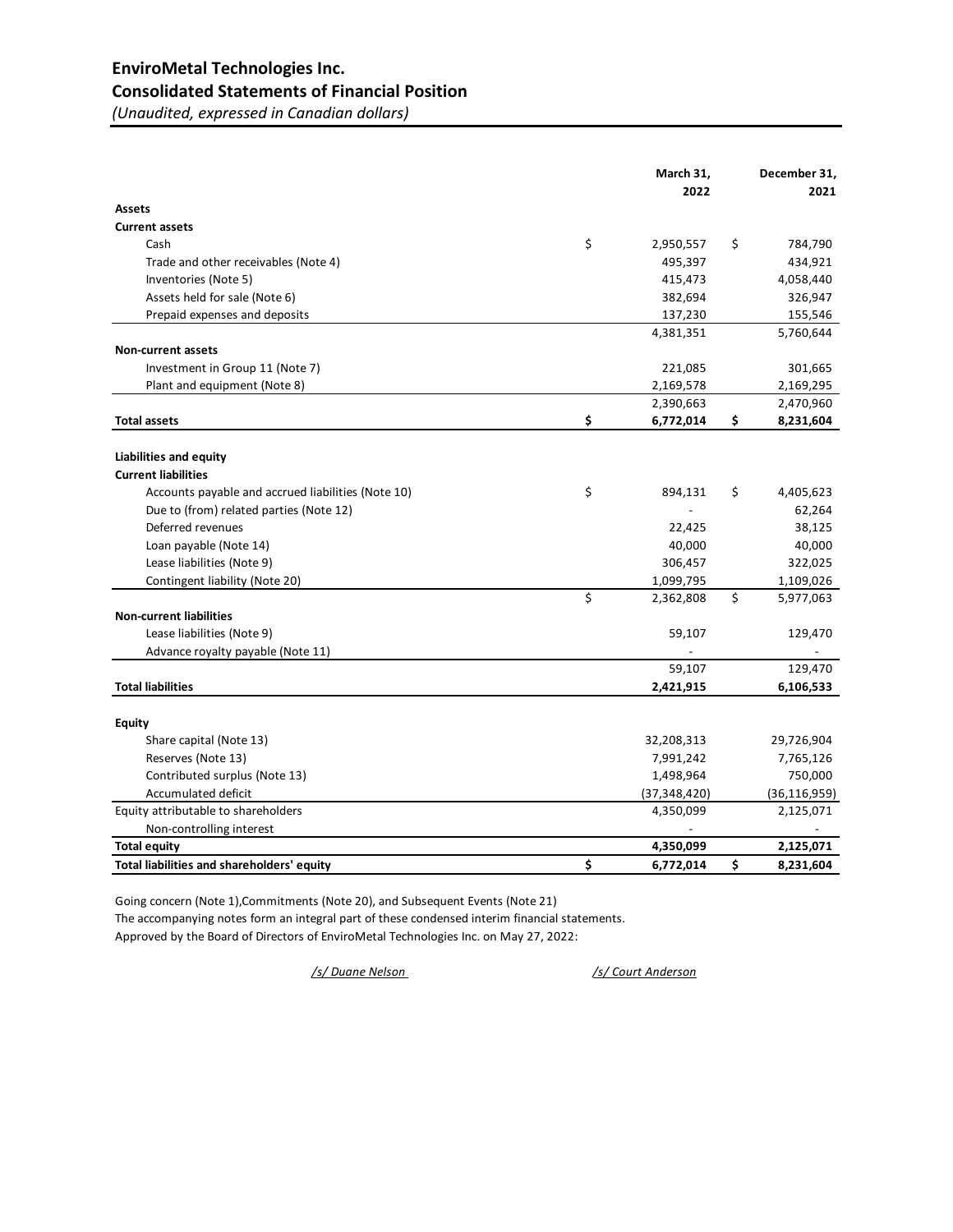# **EnviroMetal Technologies Inc.**

# **Consolidated Statements of Loss and Comprehensive Loss**

For the three-month periods ended March 31, 2022 and 2021

*(Unaudited, expressed in Canadian dollars)*

|                                                                                                                                                                          | March 31,     | March 31,   |
|--------------------------------------------------------------------------------------------------------------------------------------------------------------------------|---------------|-------------|
|                                                                                                                                                                          | 2022          | 2021        |
| <b>Revenues</b>                                                                                                                                                          |               |             |
| Consulting revenue                                                                                                                                                       | 48,450        | 5,131       |
| Sale of precious and other metals                                                                                                                                        | 3,707,516     | 38,070      |
|                                                                                                                                                                          | 3,755,966     | 43,201      |
| <b>Expenses</b>                                                                                                                                                          |               |             |
| Operating costs                                                                                                                                                          | (3,611,521)   | (77, 199)   |
| Management and Employee costs                                                                                                                                            | (525, 377)    | (364, 686)  |
| General and administration (Note 15)                                                                                                                                     | (548, 116)    | (294, 127)  |
|                                                                                                                                                                          | (4,685,014)   | (736, 012)  |
| Loss before other items                                                                                                                                                  | (929, 048)    | (692, 811)  |
| <b>Other items</b>                                                                                                                                                       |               |             |
| Interest income                                                                                                                                                          | 649           | 893         |
| Interest and financing costs                                                                                                                                             | (10,073)      | (401, 936)  |
| Amortization (Note 8)                                                                                                                                                    | (187, 634)    | (470, 878)  |
| Loss on disposal of assets                                                                                                                                               | (20, 527)     |             |
| Unrealised loss on investment in associate (Note 7)                                                                                                                      | (80, 581)     | (11, 386)   |
| Gain on settlement of advance royalty payable (Note 11)                                                                                                                  |               | 629,850     |
| Expected credit loss (Note 20)                                                                                                                                           |               | (117, 104)  |
| Foreign exchange                                                                                                                                                         | (4, 247)      | 62,015      |
|                                                                                                                                                                          | (302, 413)    | (308, 546)  |
| Loss and comprehensive loss                                                                                                                                              | (1,231,461)   | (1,001,357) |
|                                                                                                                                                                          |               |             |
| Loss and comprehensive loss attributable to:                                                                                                                             |               |             |
| Shareholders                                                                                                                                                             | (1,231,461)   | (892, 450)  |
| Non-controlling interest                                                                                                                                                 |               | (108, 907)  |
|                                                                                                                                                                          | (1, 231, 461) | (1,001,357) |
| Net loss per common share, basic and diluted                                                                                                                             | (0.012)       | (0.011)     |
|                                                                                                                                                                          |               |             |
| Weighted-average number of common shares outstanding, basic and diluted<br>The accompanying notes form an integral part of these condensed interim financial statements. | 99,788,207    | 93,596,002  |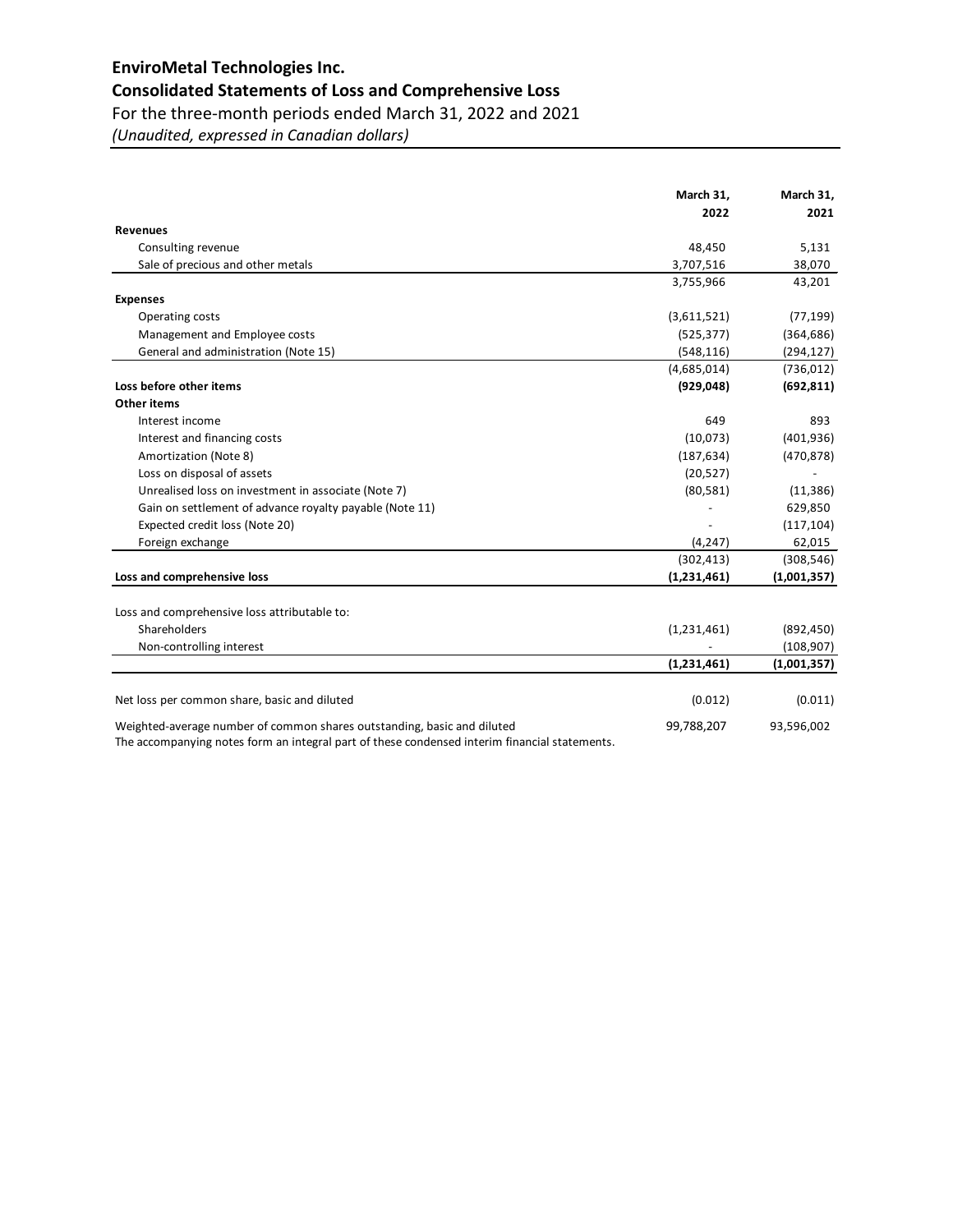# **EnviroMetal Technologies Inc. Consolidated Statements of Changes in Equity** For the three-month periods ended March 31, 2022 and 2021 *(Unaudited, expressed in Canadian dollars, except for number of shares amount)*

|                                               | Share capital |                          | <b>Reserves</b>          |                          |                          |                          |                             |                     |
|-----------------------------------------------|---------------|--------------------------|--------------------------|--------------------------|--------------------------|--------------------------|-----------------------------|---------------------|
|                                               |               |                          | Share-based              |                          | Contributed              |                          | Accumulated Non-controlling |                     |
|                                               | Shares #      | Amount                   | payments                 | <b>Warrants</b>          | surplus                  | deficit                  | interest                    | <b>Total Equity</b> |
| Balance, January 1, 2022                      | 93,696,002    | 29,726,904               | 5,343,452                | 2,421,674 \$             | 750,000                  | $$$ (36,116,959) \$      | $\overline{\phantom{a}}$    | 2,125,072           |
| Private placement of units (Note 13)          | 14,232,406    | 2,481,409                |                          | 975,080                  |                          | $\overline{\phantom{0}}$ | $\overline{\phantom{a}}$    | 3,456,489           |
| Issuance of shares for options                |               | $\overline{\phantom{0}}$ |                          |                          |                          | $\overline{\phantom{0}}$ |                             |                     |
| Shares issued for debt settlement             |               | $\overline{\phantom{0}}$ | $\overline{\phantom{0}}$ |                          |                          | $\overline{\phantom{0}}$ |                             |                     |
| Share issuance costs (Note 13)                |               | $\overline{\phantom{0}}$ | $\overline{\phantom{0}}$ | $\overline{\phantom{0}}$ | $\overline{\phantom{0}}$ | $\overline{\phantom{0}}$ |                             |                     |
| Transfer                                      |               |                          | $\overline{\phantom{0}}$ | (748, 964)               | 748,964                  | $\overline{\phantom{0}}$ |                             |                     |
| Equity contribution from minority shareholder |               |                          |                          |                          |                          |                          |                             |                     |
| Net loss for the period                       |               | $\overline{\phantom{0}}$ | $\overline{\phantom{0}}$ |                          | $\overline{\phantom{0}}$ | (1,231,461)              |                             | (1,231,461)         |
| <b>Balance, March 31, 2022</b>                | 107,928,408   | 32.208.313               | 5,343,452                | 2,647,790                | 1,498,964                | (37,348,420) \$          | $\sim$                      | 4,350,099           |

|                                               | Share capital |                          | <b>Reserves</b> |                 |                          |                          |                             |                     |
|-----------------------------------------------|---------------|--------------------------|-----------------|-----------------|--------------------------|--------------------------|-----------------------------|---------------------|
|                                               |               |                          | Share-based     |                 | Contributed              |                          | Accumulated Non-controlling |                     |
|                                               | Shares #      | Amount                   | payments        | <b>Warrants</b> | surplus                  | deficit                  | interest                    | <b>Total Equity</b> |
| Balance, January 1, 2021                      | 93,046,002    | 29,447,944               | 5,323,802       | 2,421,674       | 750,000                  | 24,630,185               | 1,121,068                   | 14,434,303          |
| Issuance of shares for options                | 300,000       | 138,690                  | (63, 690)       |                 |                          |                          |                             | 75,000              |
| Shares issued for debt settlement (Note 11)   | 250,000       | 102,927                  |                 |                 |                          |                          | $\overline{\phantom{0}}$    | 102,927             |
| Share issuance costs (Note 13)                |               | (8, 307)                 |                 |                 | $\overline{\phantom{a}}$ | $\overline{\phantom{0}}$ | $\overline{\phantom{0}}$    | (8, 307)            |
| Equity contribution from minority shareholder |               | $\overline{\phantom{0}}$ |                 |                 |                          |                          | 117,104                     | 117,104             |
| Net loss for the period                       |               | $\overline{\phantom{0}}$ |                 |                 |                          | $(892, 450) -$           | 108,907                     | (1,001,357)         |
| <b>Balance, March 31, 2021</b>                | 93.596.002    | 29.681.253               | 5.260.112       | 2.421.674       | 750.000<br>-S            | $(25,522,635)$ \$        | 1,129,265                   | 13,719,670          |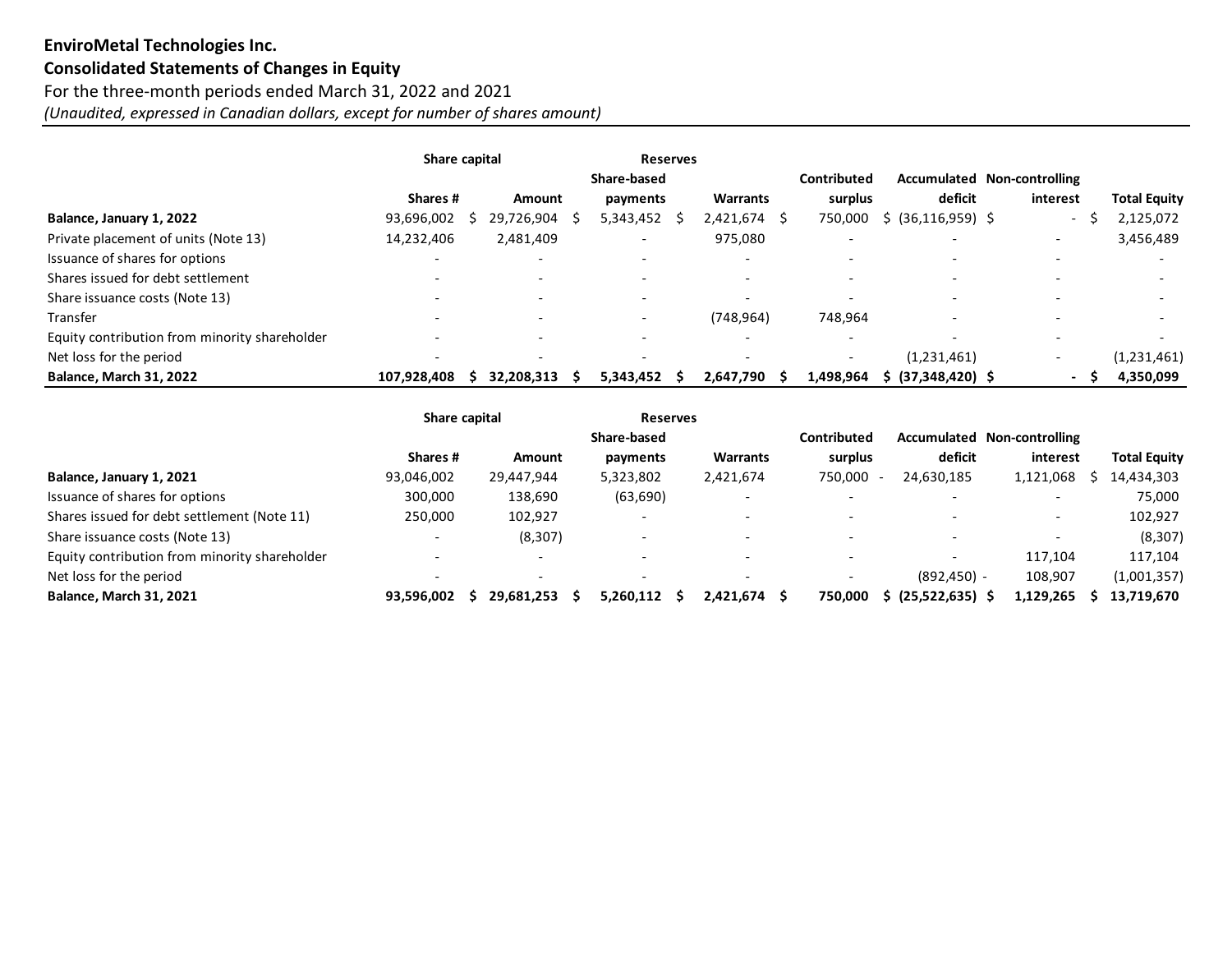# **EnviroMetal Technologies Inc.**

# **Consolidated Statements of Cash Flows**

# For the three-month periods ended March 31, 2022 and 2021

*(Unaudited, expressed in Canadian dollars)*

|                                                                         | March 31,<br>2022 |    | March 31,<br>2021 |
|-------------------------------------------------------------------------|-------------------|----|-------------------|
| Cash flows from (to) operating activities                               |                   |    |                   |
| Net loss for the period                                                 | \$<br>(1,231,461) | Ś. |                   |
|                                                                         |                   |    | (1,001,357)       |
| Adjustments to reconcile net loss to cash used in operating activities: |                   |    |                   |
| Amortization                                                            | 187,634           |    | 470,878           |
| Loss on disposal and write-down of assets (Note 8)                      | 23,916            |    |                   |
| Amortized interest on liabilities                                       | 8,255             |    | 398,927           |
| Gain on settlement of advance royalty payable (Note 11)                 |                   |    | (629, 850)        |
| Loss related to investment in associate (Note 7)                        | 80,580            |    | 11,386            |
| Expected credit loss (Note 20)                                          |                   |    | 117,104           |
| Changes in non-cash operating working capital (Note 16)                 | (55,908)          |    | (540, 508)        |
|                                                                         | (986, 984)        |    | (1, 173, 420)     |
| Cash flows to investing activities                                      |                   |    |                   |
| Acquisition of plant and equipment                                      | (187, 917)        |    | (45,890)          |
|                                                                         | (187, 917)        |    | (45,890)          |
| Cash flows from (to) financing activities                               |                   |    |                   |
| Issuance of common shares for private placement                         | 3,558,114         |    |                   |
| Share issuance costs                                                    | (101, 625)        |    | (10, 380)         |
| Shares issued for options                                               |                   |    | 75,000            |
| Royalty payments                                                        |                   |    | (191, 658)        |
| Payments of lease obligations                                           | (94, 186)         |    | (97, 374)         |
|                                                                         | 3,362,303         |    | (224, 412)        |
| Increase (decrease) in cash                                             | 2,187,402         |    | (1,443,722)       |
| Effects of foreign exchange rates on cash                               | (21, 635)         |    | 1,964             |
| Cash, beginning of period                                               | 784,790           |    | 5,511,314         |
| Cash, end of period                                                     | \$<br>2,950,557   | \$ | 4,069,556         |

Supplemental cash flow information (Note 16)

The accompanying notes form an integral part of these condensed interim financial statements.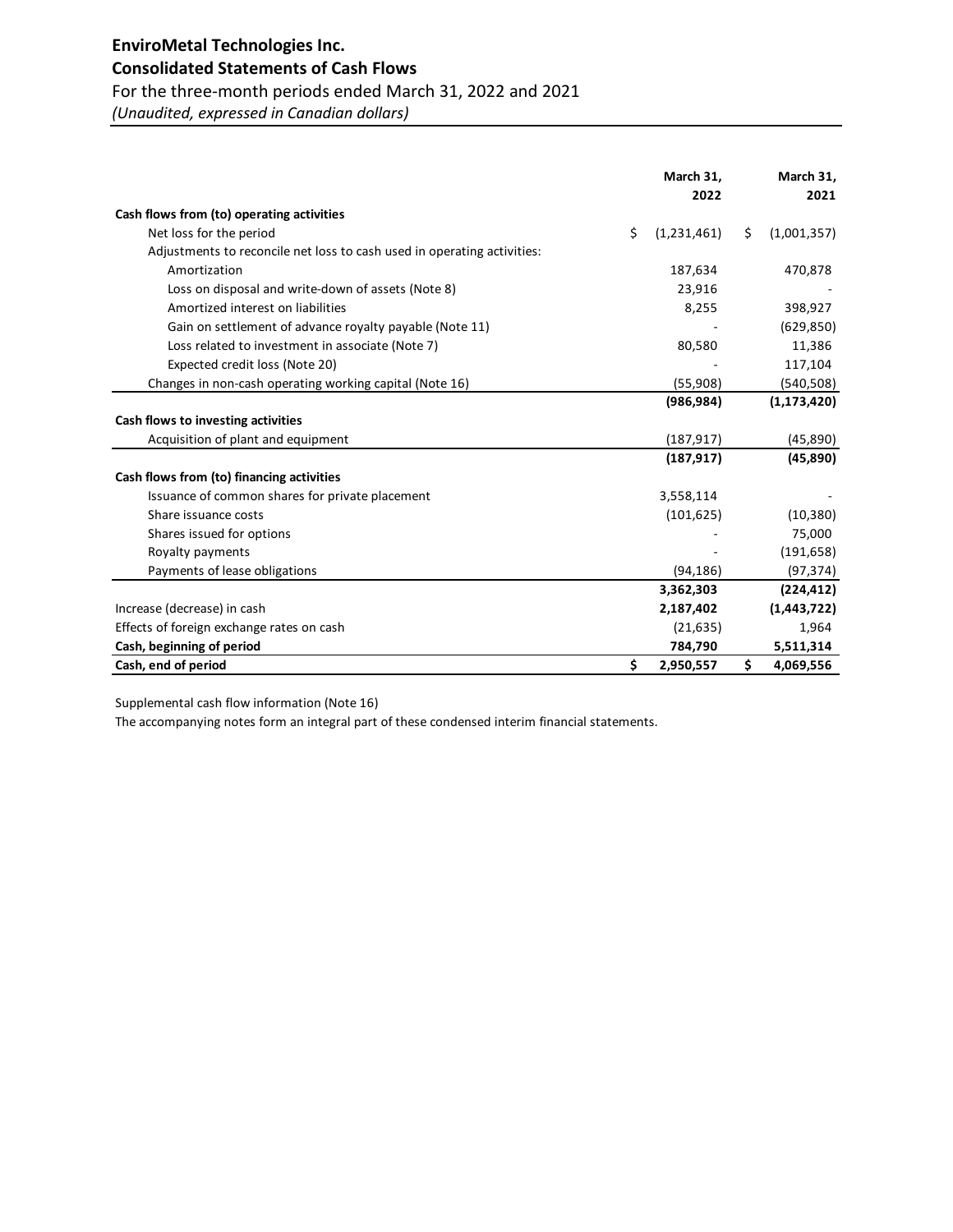### **1. Corporate information and going concern**

EnviroMetal Technologies Inc. (the Company or EnviroMetal) was incorporated under the Province of Alberta Business Company Act on October 21, 2016. On December 4, 2020, the Company enacted a continuance from the Province of Alberta to the province of British Columbia under the *Business Corporation Act* (British Columbia) and adopted new articles of incorporation. On August 8, 2021, the Company applied for and received a name change from Enviroleach Technologies Inc. to EnviroMetal Technologies Inc.

The Company specializes in precious metal extraction processes with applications in the primary and secondary metals industries. The Company shares are listed for trading on the Canadian Securities Exchange (CSE) under the symbol "ETI". The Company additionally trades in the United States on the OTCQX venture marketplace under the symbol "EVLLF" and on the Frankfurt Stock Exchange (FSE) under the symbol "7N2".

The Company's registered office is located at 1500, 1055 West Georgia St., Vancouver BC V6E 0B6 and its corporate head office is located at #114 - 8331 Eastlake Drive, Burnaby, BC V5A 4W2.

These unaudited condensed consolidated interim financial statements (the Interim Financial Statements) have been prepared on the assumption the Company will continue as a going concern, meaning it will continue in operation for the foreseeable future and will be able to realize assets and discharge liabilities in the ordinary course of operations. The Company incurred a loss of \$1,231,461 for the three-month period ended March 31, 2022 (2021 – loss of \$1,001,357) and has an accumulated deficit since inception of \$37,348,420 (December 31, 2021 - \$36,116,959). There are several adverse conditions which create a material uncertainty that may cast significant doubt about the Company's ability to continue as a going concern. The Company has incurred operating losses since inception, is unable to self-finance operations and has significant on-going cash requirements to meet its overhead obligations. The continuing operations of the Company are dependent upon economic and market factors which involve uncertainties including the Company's ability to raise adequate equity financing and ultimately develop profitable operations. The Company believes these objectives can be met, and that the going concern assumption is appropriate. If the going concern assumption was not appropriate for these Interim Financial Statements, then adjustments would be necessary to the carrying value of assets and liabilities, reported expenses, and the consolidated statement of financial position classifications used, and such adjustments could be material.

#### *Impact of COVID-19*

The global transmission of COVID-19 and the related global efforts to contain its spread have resulted in international border closings, travel restrictions, significant disruptions to supply chains, as well as a significant impact on commodity prices and capital markets. The Company has adopted certain procedures to respond to COVID-19 and mitigate the impacts of the COVID-19 crisis. These impacts include reduced sales attributable to supply chain disruptions and travel restrictions, increased costs from efforts to mitigate the impact of COVID-19 and disruptions to processing plant operations. The Company does not believe that COVID-19 has impacted any of the significant estimates or judgments used in these Interim Financial Statements.

### **2. Basis of presentation**

### **(a) Statement of compliance**

These Interim Financial Statements have been prepared in accordance with *International Accounting Standard ("IAS") 34, Interim Financial Reporting*, using accounting policies consistent with International Financial Reporting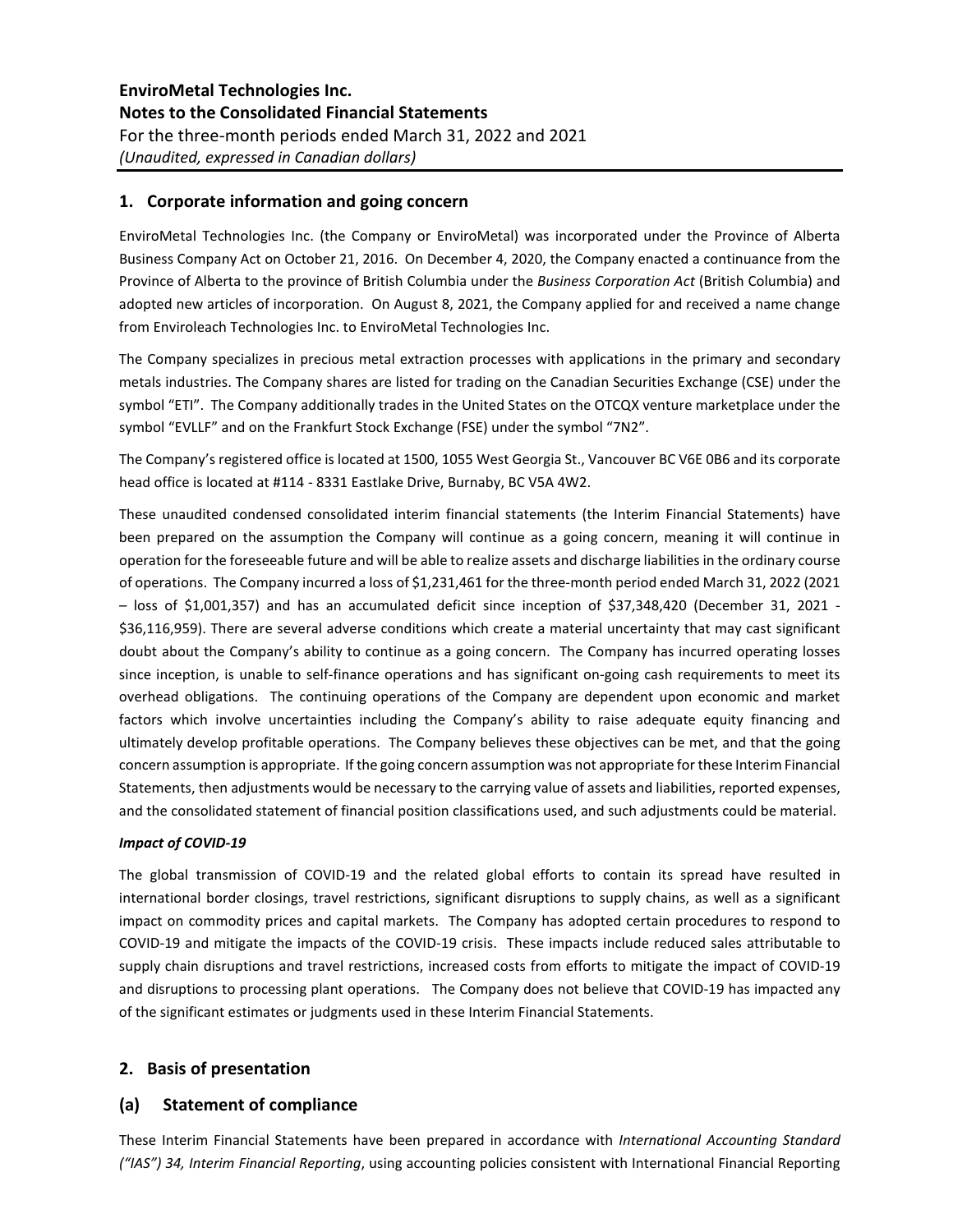Standards ("IFRS"). These Interim Financial Statements do not include all the information and disclosures required in the annual consolidated financial statements and should be read in conjunction with the Company's annual consolidated financial statements for the year ended December 31, 2021 (the "2021 Annual Financial Statements"), which have been prepared in accordance with IFRS.

These Interim Financial Statements have been prepared using accounting policies consistent with those used in the 2021 Annual Financial Statements. Certain comparative amounts have been reclassified to conform to the current year's presentation.

These Interim Financial Statements were authorized for issue by the Board of Directors on May 27, 2022.

### **(b) Basis of measurement**

These Interim Financial Statements have been prepared on a historical cost basis, except for certain financial assets and liabilities that are measured at fair value as disclosed elsewhere in the notes to the financial statements.

The preparation of consolidated financial statements in accordance with IFRS requires management to make estimates and judgments that may have a significant impact to the financial statements. Estimates are continuously evaluated and are based on management's experience and expectations of future events that are believed to be reasonable under the circumstances. Actual outcomes may differ from these estimates.

These Interim Financial Statements are presented in Canadian dollars, unless otherwise indicated.

### **3. Summary of significant accounting policies**

### **(a) Basis of consolidation**

The consolidated financial statements are prepared by consolidating entities that are controlled by the Company. An entity is controlled when the Company is exposed, or has rights, to variable returns from its involvement with the entity and has the ability to affect those returns through power over the investee. Power over an entity is the ability to exercise rights that give affect the entity's returns (relevant activities). Power may be determined on the basis of voting rights or, in the case of structured entities, other contractual arrangements. The determination of control is based on the current facts and circumstances and is continuously assessed. In some circumstances, different factors and conditions may indicate that different parties control an entity depending on whether those factors and conditions are assessed in isolation or in totality. Significant judgment is applied in assessing the relevant factors and conditions in totality when determining whether an entity is controlled. Specifically, judgment is applied in assessing whether the Company has substantive decision-making rights over the relevant activities. Controlled entities are consolidated from the date control is obtained and consolidation is ceased when an entity is no longer controlled by the Company. Non-controlling interests in subsidiaries that are consolidated are shown on the consolidated statements of financial position as a separate component of equity which is distinct from equity attributable to shareholders. The net income attributable to non-controlling interests is separately disclosed in the consolidated statements of loss and comprehensive loss.

At March 31, 2021 and December 31, 2021, the consolidated financial statements of EnviroMetal Technologies Inc. were consolidated with the accounts of a joint venture project with Mineworx Technologies Ltd. (Mineworx) in which the Company was the operator and had control over the decision-making process. The interest attributed to Mineworx was 20% and recorded as non-controlling interest. This determination was made after an analysis of *IFRS 10 Consolidated Financial Statements* and the terms of the agreement with Mineworx. The Company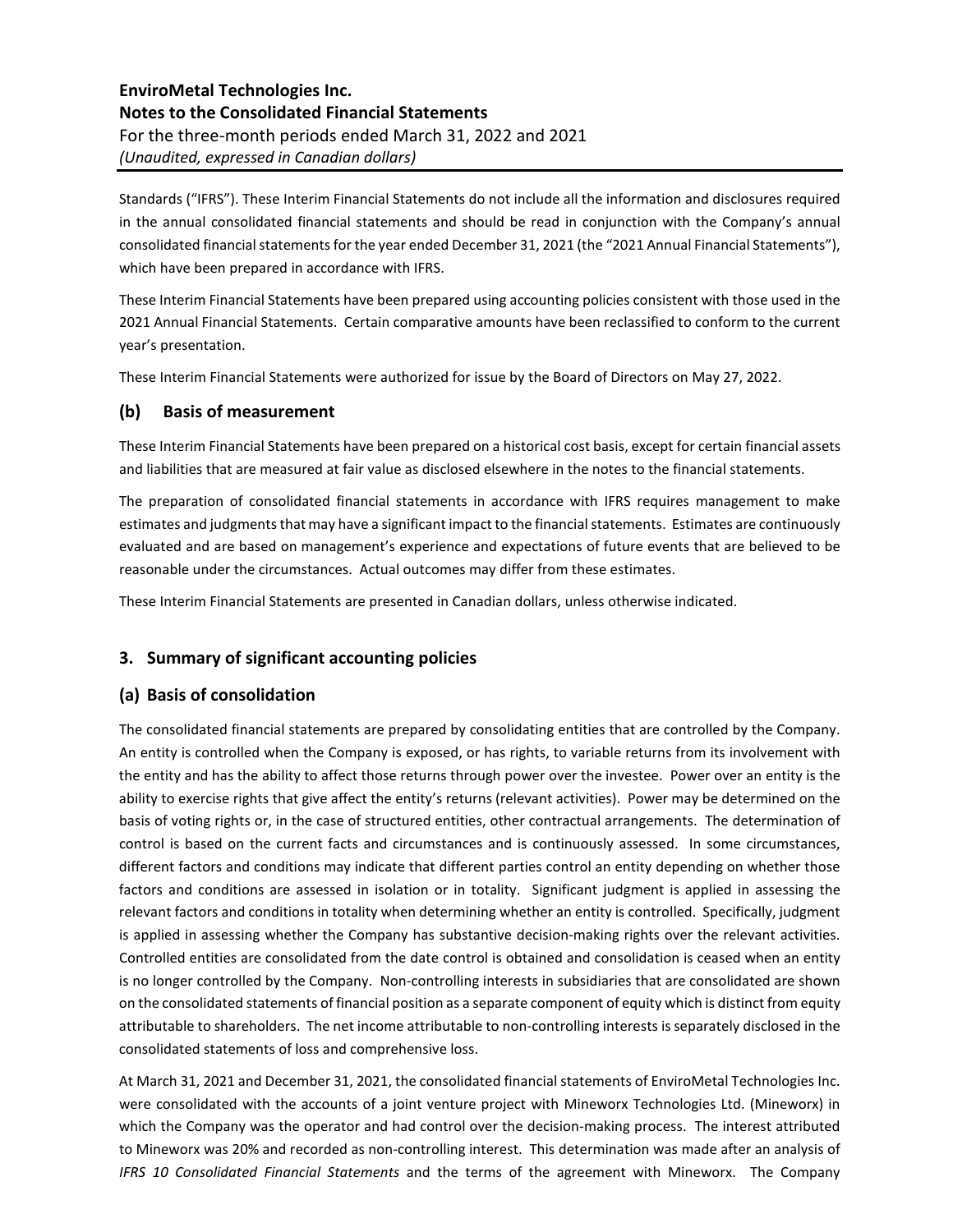terminated the joint venture with Mineworx, as of April 5, 2021, and the Company now owns 100% of the assets per the joint venture agreement dated February 14, 2020.

### **(b) Functional and presentation currencies and foreign currency translation**

The functional currency of the Company is determined using the currency of the primary economic environment in which the Company operates, the Canadian dollar. The presentation currency is also the Canadian dollar.

In preparing the financial statements of the Company, transactions in currencies other than the functional currency are recorded at the rate of exchange prevailing at the dates of the transactions. At each reporting date, monetary items denominated in foreign currencies are retranslated at rates prevailing at the reporting dates and are recognized in profit and loss in the period in which they arise. Non-monetary items that are measured in terms of historical cost in a foreign currency are not retranslated.

### **(c) Cash**

Cash includes cash on deposit in Canadian and Dubai National banks and are subject to negligible risk of changes in value. As at March 31, 2022, the Company had cash of \$2,950,557 (December 31, 2021 - \$748,790) of which \$2,822,389 was placed with a bank in Canada and \$128,168 was placed with a bank in the United Arab Emirates.

### **(d) Inventories**

Inventories consist of raw materials, finished goods and supplies to be consumed in operating and research activities and include unprocessed electronic waste (E-waste), E-waste in circuit, processed E-waste, consumables, inventory of parts and spare parts for the E-waste processing plant, and gold bearing materials secured from external mining and milling operations. All inventories are measured at the lower of cost and net realizable value in accordance with *IAS 2 Inventories*. The cost of inventories is based on weighted average cost formula, and includes expenditures incurred in acquiring the inventories and other costs incurred in bringing them to their existing location and condition. The cost of conversion is calculated based on the standard allocation of the direct labour and fixed and variable overheads incurred in converting the raw materials to finished goods. When inventories are sold the cost are expensed in the period the revenue is recognized. At each reporting period precious metal finished goods are held at net realizable value, and updated with assay results from downstream customers.

### **(e) Assets held for sale**

The Company has accounted for assets held for sale in accordance with *IFRS 5 Non-current Assets Held for Sale and Discontinued Operations*. Items classified as assets held for sale are non-current assets and liabilities that will be recovered principally through a sale transaction rather than continual use. This condition is satisfied when the asset is available for immediate sale in its present condition, management is committed to the sale, and it is highly probable to occur within one year. Non-current assets (and disposal groups) classified as held for sale are measured at the lower of their previous carrying amount and fair value less selling costs and, if significant, are presented separately from other assets as current assets on the Consolidated Statements of Financial Position. If assets are held for longer than 12 months, the Company records a provision for the expected decrease in sales value.

### **(f) Intangible assets, plant and equipment**

#### *Plant and equipment*

Plant and equipment are recorded at cost less accumulated depreciation and impairment losses, if any. Costs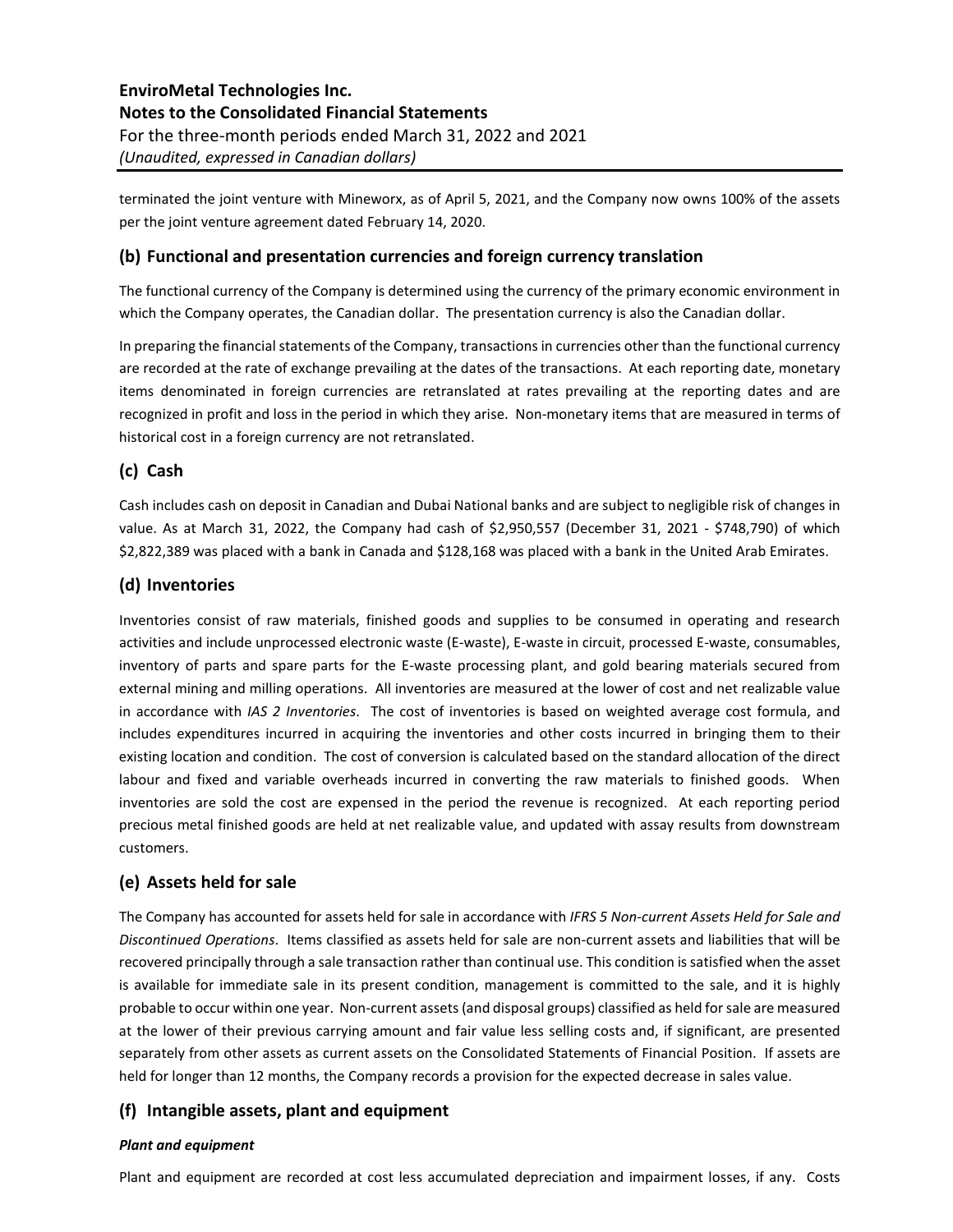directly attributable to the acquisition or construction of plant and equipment are also capitalized as part of the costs. Repairs and maintenance are charged to the consolidated statement of loss and comprehensive loss during the financial period in which they are incurred. Upon retirement, disposal or destruction of an asset, the cost and related depreciation are removed from the accounts and any gain or loss is included in the consolidated statement of loss and comprehensive loss. Plant and equipment assets are tested for impairment if events or circumstances indicate that the assets might be impaired.

#### *Technology*

Technology assets are the costs of acquiring rights to proprietary environmentally friendly technologies for the concentration and extraction of valuable metals for use in the mining and environmental waste/reclamation industries. The expected future economic benefits support the carrying value, which will be amortized over its estimated useful life, expected to be 10 years. These assets are tested for impairment if events or circumstances indicate that the assets might be impaired.

#### *Depreciation*

Depreciation is based on estimated useful lives of the assets on a straight-line basis, as follows:

| Plant and equipment                        | 7 to 10 years             |
|--------------------------------------------|---------------------------|
| Vehicles                                   | 5 years                   |
| Office furniture and fixtures 3 to 5 years |                           |
| Computers                                  | 3 years                   |
| Technology                                 | 10 years                  |
| Patents                                    | Life of patent (20 years) |

The assets' residual values, method of depreciation and useful lives are reviewed and adjusted, if appropriate, at least annually.

# **(g) Leases**

In accordance with *IFRS 16 Leases*, as of January 1, 2018, at the commencement date of a lease, the Company recognizes a lease liability and an asset representing the right to use the underlying asset during the lease term (i.e. the "right-of-use" asset) unless the underlying asset has a low value or the lease term is twelve months or less, in which case leases are expensed in the period incurred. At commencement date, the right-of-use asset is measured at cost, which includes the initial amount of the lease liability, adjusted for any lease payments made at or before the commencement date, any initial direct costs incurred and also includes an estimate of costs to be incurred by the lessee in dismantling and removing the underlying asset. The right-of-use asset is then amortized using the straight-line method from the lease commencement date to the earlier of the end of the lease term or the end of the useful life of the asset. The right-of-use asset may also be reduced for any impairment losses, if any.

At the lease commencement date, the lease liability is measured at the present value of the future lease payments that are not paid at the commencement date, discounted using the interest rate implicit in the lease, or, if that rate cannot be readily determined, the Company's incremental borrowing rate. Generally, the Company uses its incremental borrowing rate as the discount rate, which is the rate the Company would pay for similar assets at similar locations over a similar term. The lease liability is measured at amortized cost using the effective interest method.

The lease liability is re-measured when there is a change in future lease payments due to a change in an index or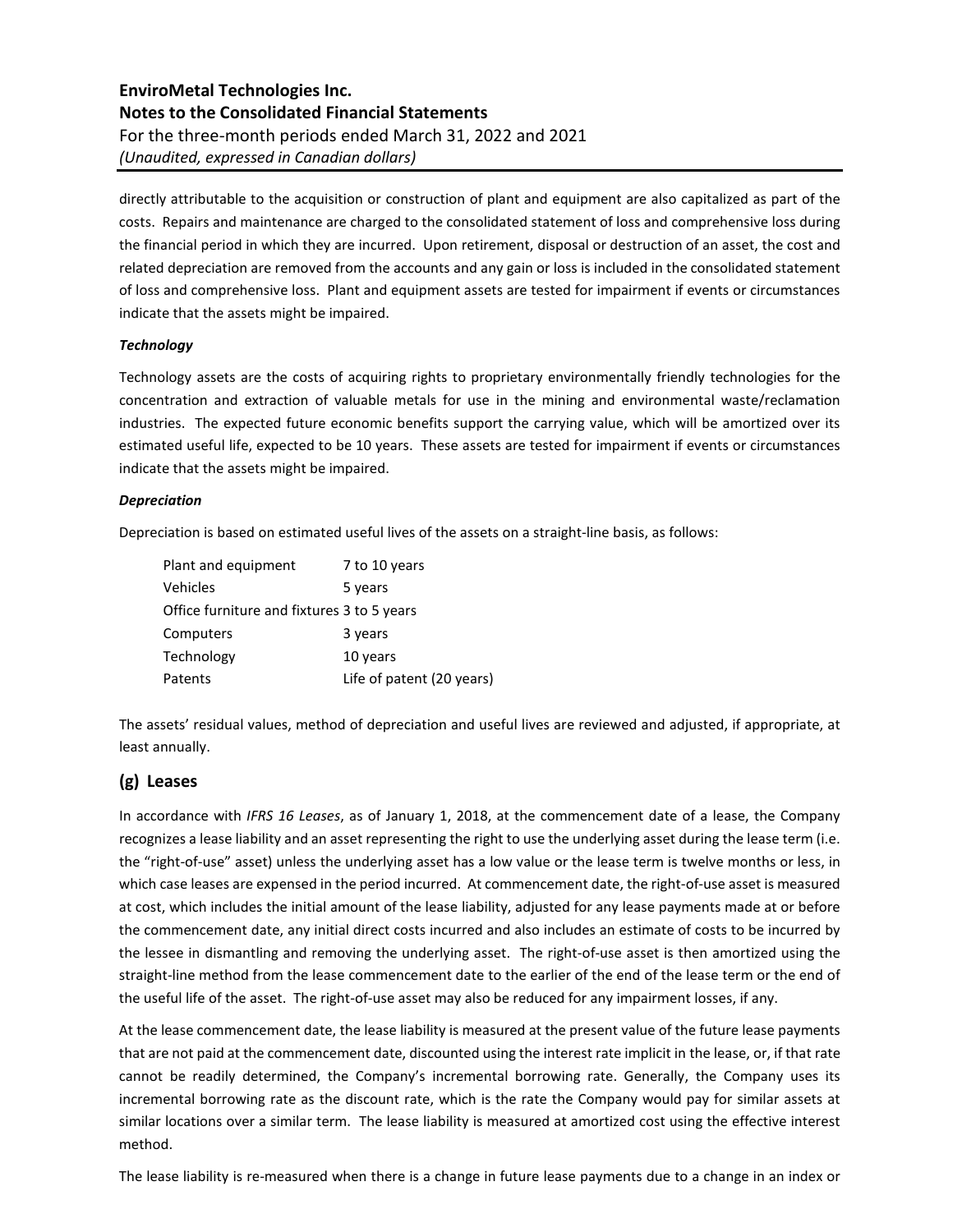rate, a change in the Company's estimate of an amount payable under residual value guarantee, or if there is a change in the assessment of whether the Company will exercise a purchase, termination or extension option. When the lease liability is re-measured, a corresponding adjustment is made to the right-of-use asset or recognized in profit or loss if the carrying amount of the right-of-use asset has been reduced to zero.

### **(h) Revenue recognition**

The Company derives revenue from the sale of precious metals in a concentrate or pure form, licensing fees and consulting fees. In accordance with *IFRS 15 Revenue from Contracts with Customers*, the Company recognizes revenue using the following 5 steps:

- 1. Identify that a contract exists
- 2. Identify performance obligations
- 3. Determine price
- 4. Allocate price to performance
- 5. Recognize performance is completed

Revenue streams are as follows:

#### *Sales of precious and other metals*

The Company sells precious and other metals to smelters and refiners for final transformation into investment grade precious metals or commercial grade base metals. These smelters and refiners have over-arching agreements that govern how materials flows will be accounted for at the point of sale. The sale is recorded in point in time when performance obligation is met, and when the risk and rewards of ownership is passed on to the smelting or refining companies, which is the date that they acknowledge receipt of the goods via waybill or bill of lading. The transaction price is determined over time, with provisional payments based on the market value of the marketable metals at the time of delivery (using the previous months average price) and adjusted at time of the final settlement. As the Company does not use forward contracts, there is provisional adjustments to the price received from the sale of materials for up to 6 months after initial delivery.

#### *Sales of intellectual property*

The Company sells intellectual property, processes, and patented knowledge in the form of licenses, territories and/or exclusivity agreements. The transaction price is determined with the customer prior to contract execution for an effective date in the future. Control is transferred when both the effective date of the contract has passed and there is no further ongoing involvement of management in the use of the intellectual property. The Company's performance obligation is the creation and delivery of Intellectual property rights. Those rights do not require ongoing maintenance and are based on time. The revenue associated is recorded on a straight-line basis based on the period of the agreement and where the term of the agreement is indefinite the revenue is recorded based on the estimated useful life of the rights sold.

#### *Consulting services*

The services are sold to companies operating in the E-waste and/or mining industries and primarily relate to the design and implementation of the Company's intellectual property, catered to the client's needs. Services rendered are measured either using time as the basis for measurement, or achievement of pre-determined milestones. The primary time basis of measurement is labour hours for technical analysis, and the primary milestones would be delivery of digital report, investigatory result, or completion of a project. For consulting services where the sales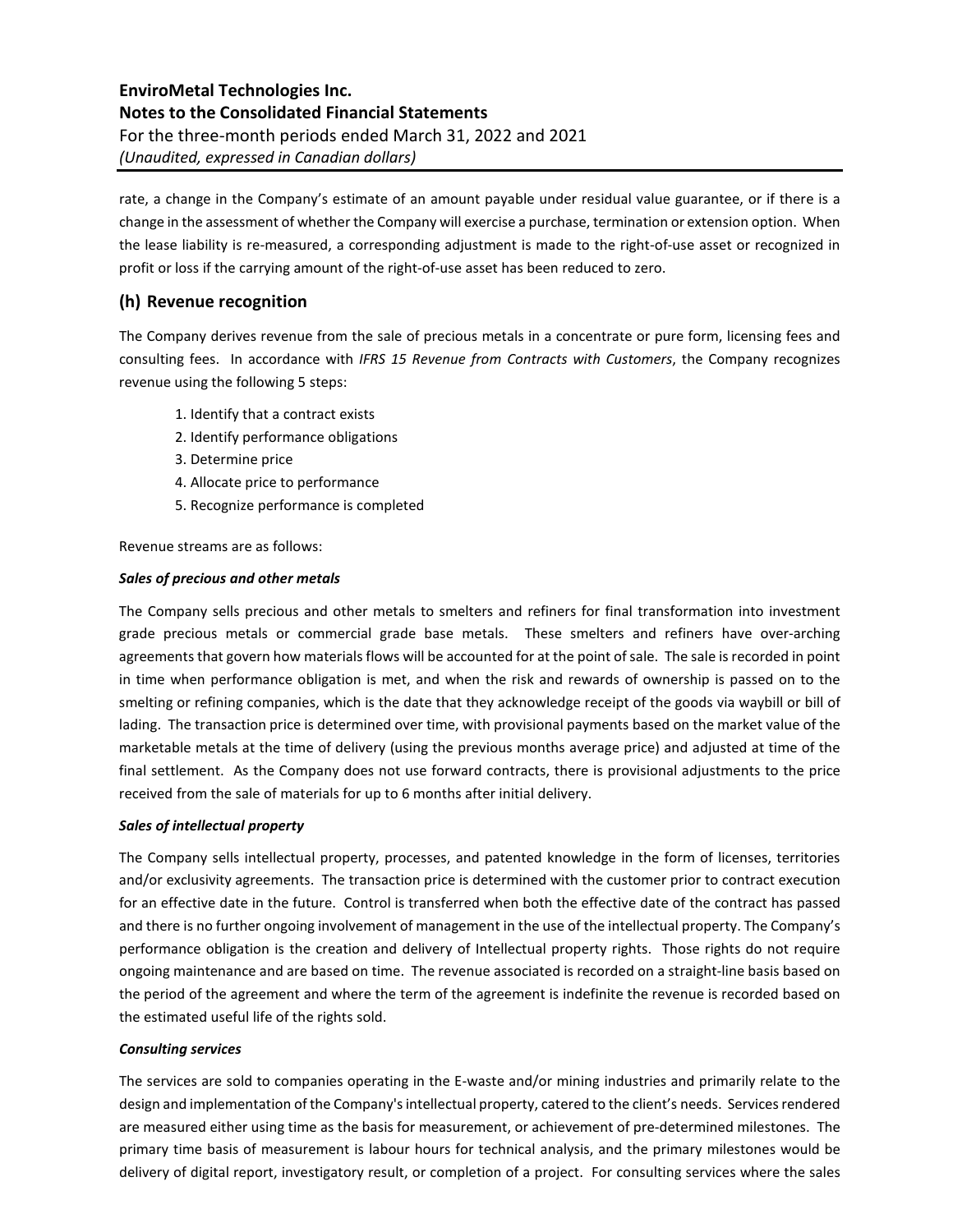model is uncapped hours with a report to formalize completion, revenue is recorded as the input hours are measured. When a project has a fixed value, and the duration is longer than one period revenue is recorded based on actual hours as a percentage of budgeted. When a project has a fixed value and the duration is within a period, revenue is recorded on the delivery of the final milestone, usually a technical report.

# **(i) Impairments**

### *Non-financial assets*

At each reporting date, the Company reviews its intangible assets, plant and equipment at the cash generating unit ("CGU") level to determine whether there is any indication that these assets are impaired. If any such indication exists, the recoverable amount of the relevant CGU is estimated in order to determine the extent of impairment. A CGU is the smallest identifiable group of assets that generates cash inflows that are largely independent of the cash inflows from other assets or groups of assets. The Company has two CGUs; (1) an E-waste and mineral processing plant; and (2) performing technical services related to implementing its proprietary technology for the extraction of precious metals for the mining and E-waste industries. These two revenue streams have independent labour pools, locations, and client profiles and as such are separated for the purposes of CGU analysis.

Impairment of a CGU is assessed when facts and circumstances suggest that the carrying amount of the asset may exceed its recoverable amount, being the higher of the value in use and the fair value less costs to sell. In assessing value in use, the estimated future cash flows associated with the asset are discounted to their present value using a pre-tax discount rate that reflects current market assessments of the time value of money and the risks specific to the asset for which the estimates of future cash flows have not been adjusted. For fair value less costs to sell, the Company uses discounted cash flow techniques to determine fair value when it is not possible to determine fair value either by quotes from an active market or a binding sales agreement. Discounted cash flow techniques require management to make estimates and assumptions concerning future production revenues and expenses. The determination of discounted cash flows is dependent on many factors, including future metal prices, production schedules, production costs, sustaining capital expenditures and plant closure and site rehabilitation costs. If the recoverable amount of the asset is estimated to be less than its carrying amount, the carrying amount is reduced to its recoverable amount with the impairment recognized in profit and loss.

Impairment losses recognized in prior periods are assessed at each reporting date for any indications that the loss has decreased or no longer exists. An impairment loss is reversed if there had been a change in the estimates used to determine the recoverable amount. If an impairment is subsequently reversed, the carrying amount of the asset is increased to the revised estimate of its recoverable amount, subject to the amount not exceeding the carrying amount that would have been determined had impairment not been recognized for the asset in prior periods.

# **(j) Provisions**

Provisions are recognized when the Company has a present obligation, legal or constructive, as a result of past events for which it is probable that the Company will be required to settle the obligation and a reliable estimate can be made of the amount of the obligation.

The amount recognized as a provision is the best estimate of the present value of the consideration required to settle the present obligation at the reporting date, taking into account the risks and uncertainties surrounding the obligation.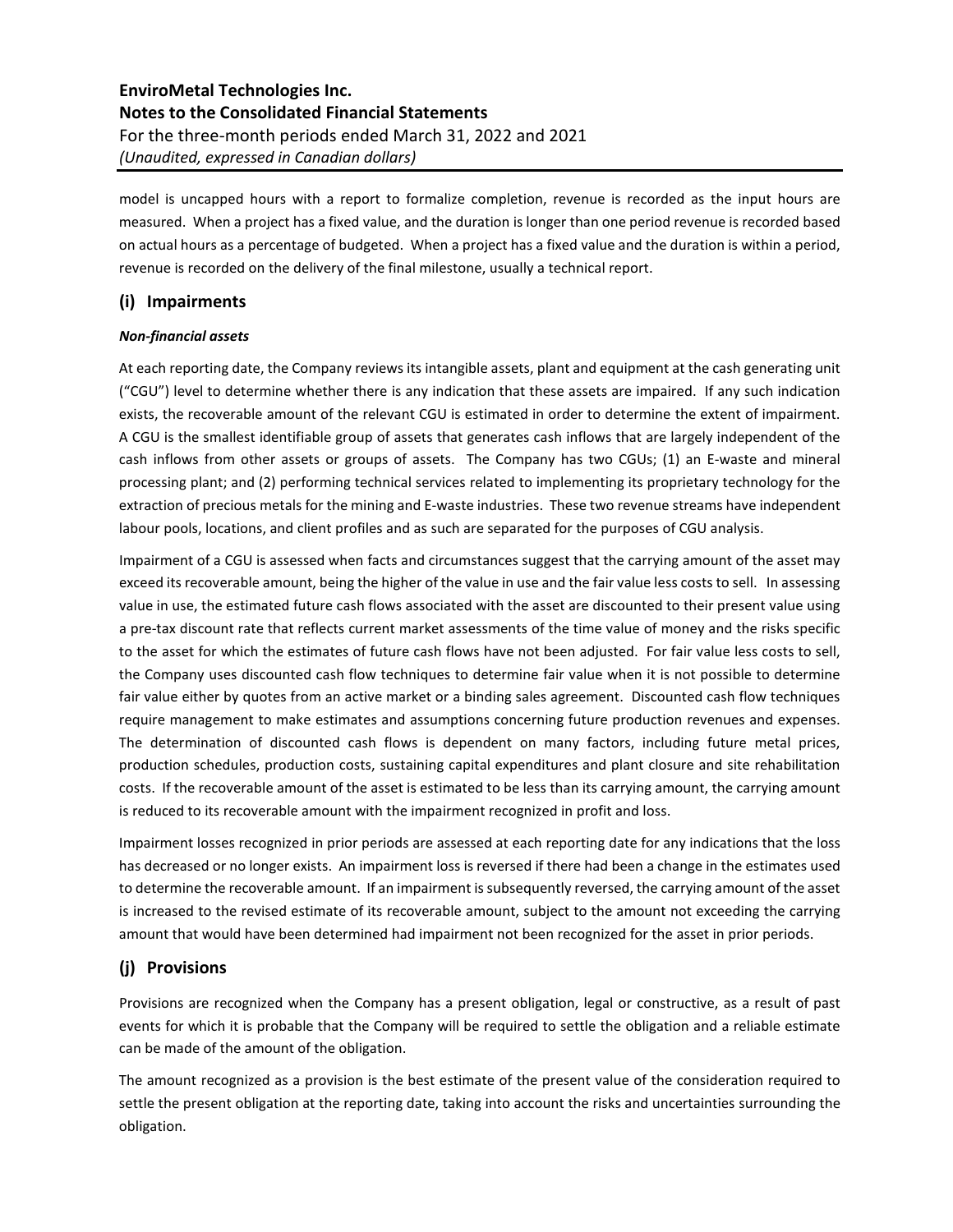### **(k) Government assistance**

Amounts received or receivable resulting from government assistance programs are recognized where there is reasonable assurance that the amount of government assistance will be received, and all attached conditions will be complied with. When the amount relates to an expense item, it is recognized as a reduction against the costs it is intended to compensate. When the amount relates to an asset, it reduces the carrying amount of the asset and is then recognized as income over the useful life of the depreciable asset by way of a reduced depreciation charge.

### **(l) Share-based compensation**

The Company has a share-based compensation plan described in Note 13. Compensation costs are measured at the grant date based on the fair value of the award and are recognized on a graded basis over the vesting period in profit and loss, with a corresponding increase to reserves. Upon exercise, common shares are issued from treasury and the amount reflected in reserves is credited to share capital, as adjusted for any consideration paid.

The Black-Scholes option pricing model is used to determine the fair value of new grants. This model incorporates subjective assumptions, including volatility and expected life. At the end of each reporting period, the Company reviews and adjusts the amount recognized as an expense based on the number of options expected to vest. The impact of the revision, if any, is recognized in profit and loss, with a corresponding adjustment to reserves.

Options issued to non-employees are measured based on the fair value of the services received at the date of receiving those services. If the fair value of the goods or services cannot be estimated reliably, the options are measured by determining the fair value of the options granted using the Black-Scholes option pricing model.

### **(m) Share capital**

The Company's common shares are classified as equity instruments. Incremental costs directly attributable to the issuance of common shares are shown in equity as a deduction from the proceeds of issuance.

Proceeds from unit placements are allocated between shares and warrants issued according to their relative fair value. The relative fair value of the share component is credited to share capital and the relative fair value of the warrant component is credited to reserves. Upon exercise of warrants, consideration paid by the warrant holder together with the amount previously recognized in reserves is recorded as an increase to share capital. Upon expiration of warrants, the amount applicable to warrants expired is recorded as an increase to share capital.

### **(n) Earnings (loss) per share**

Basic earnings (loss) per share is computed by dividing the net income (loss) by the weighted-average number of outstanding common shares for the year.

Diluted earnings (loss) per share is computed by dividing the net income (loss) attributable to the common shareholders of the Company by the weighted-average number of outstanding common shares for the year including all additional common shares that would have been outstanding if potentially dilutive equity instruments were converted to common shares. The weighted average number of common shares used to calculate the dilutive effect assumes that the proceeds that could be obtained upon exercise of stock options would be used to purchase common shares at the average market price during the period.

In periods where a net loss is incurred, basic and diluted loss per share is the same as the effect of outstanding stock options would be anti-dilutive.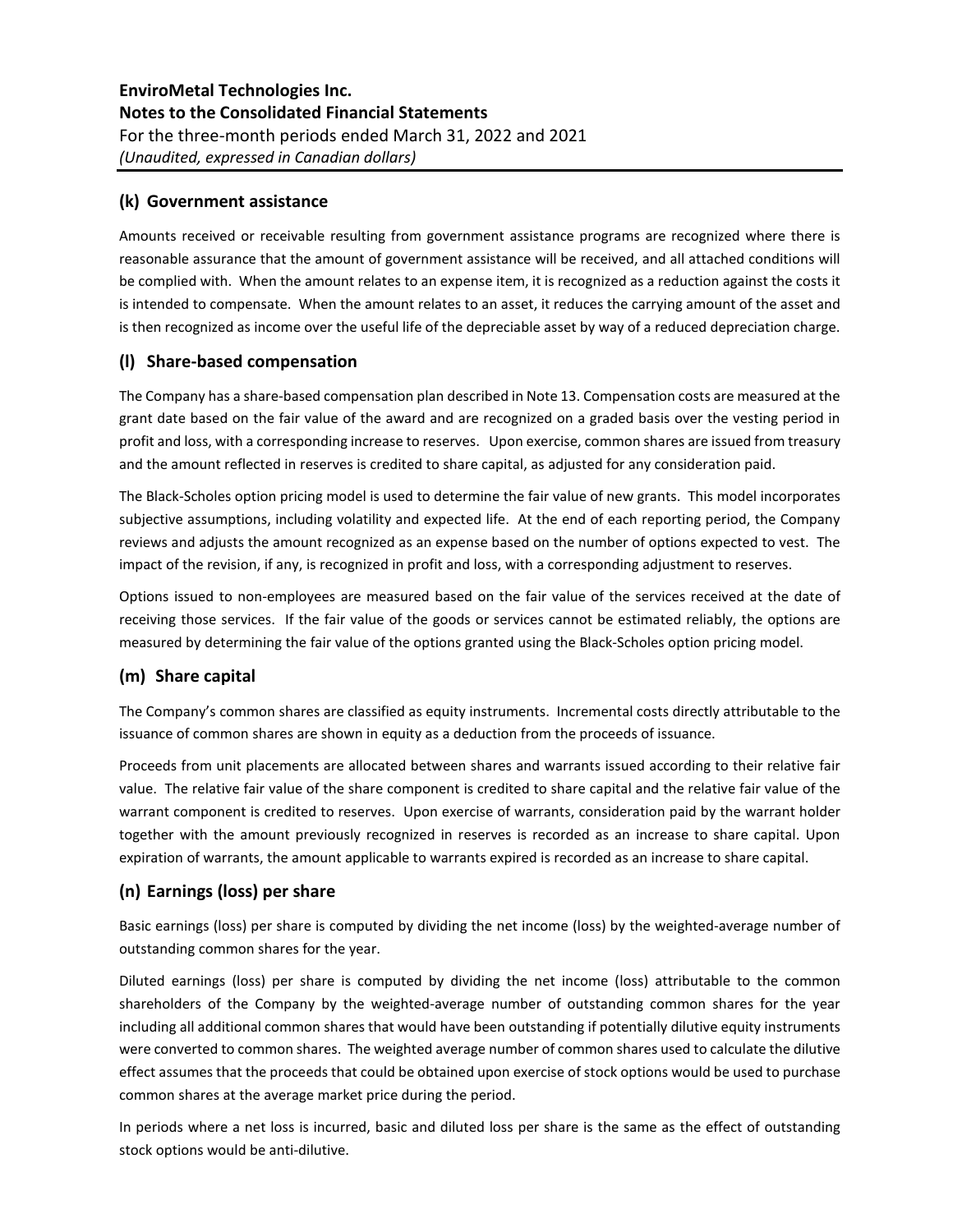### **(o) Comprehensive income (loss)**

Comprehensive income (loss) consists of net income (loss) and other comprehensive income (loss) and represents the change in shareholders' equity which results from transactions and events from sources other than the Company's shareholders. For the years presented, comprehensive loss was the same as net loss.

### **(p) Non-controlling interest**

Non-controlling interest represents equity interests in subsidiaries owned by outside parties. The share of net assets of subsidiaries attributable to non-controlling interests is presented as a component of equity. Their share of net income and other comprehensive income is recognized directly in equity even if the results of the noncontrolling interest have a deficit balance.

The Company recognizes transactions with non-controlling interest as transactions with equity shareholders. Changes in the Company's ownership interest in subsidiaries that do not result in loss of control are accounted for as equity transactions. Following a change in control, any non-controlling interest that represents amounts owing to the counterparty are recognized as a current liability.

### **(q) Financial instruments**

On initial recognition, a financial asset is classified as: amortized cost, fair value through profit and loss ("FVTPL"), or fair value through other comprehensive income ("FVTOCI"). The classification of financial assets is made in accordance with their contractual cash flow characteristics and the business models under which they are held.

Financial assets are derecognized when they mature or are sold, and substantially all the risks and rewards of ownership have been transferred. Gains and losses on derecognition of financial assets classified as FVTPL or amortized cost are recognized in profit and loss. Gains or losses on equity financial assets classified as FVTOCI remain within accumulated other comprehensive income.

The Company's financial assets are cash, trade and other receivables.

#### *Financial assets at amortized cost*

At each reporting date, the Company assesses whether there has been a significant increase in credit risk that would provide objective evidence that a financial asset at amortized cost is impaired. The Company recognizes a loss allowance for expected credit losses on its financial assets. The amount of expected credit losses is updated at each reporting period to reflect changes in credit risk since initial recognition of the respective financial instruments.

Financial assets at amortized cost are initially recognized at fair value plus transaction costs and subsequently carried at amortized cost less any impairment using the effective interest method. They ae classified as current or non-current based on their maturity dates.

#### *Financial assets at FVTPL*

Financial assets at FVTPL are initially recognized at fair value and transaction costs are expensed in profit and loss. Realized and unrealized gains and losses arising from changes in fair value of the financial asset held at FVTPL are included in profit and loss in the period in which they arise. Derivatives are also recognized as FVTPL unless they are designated as hedges.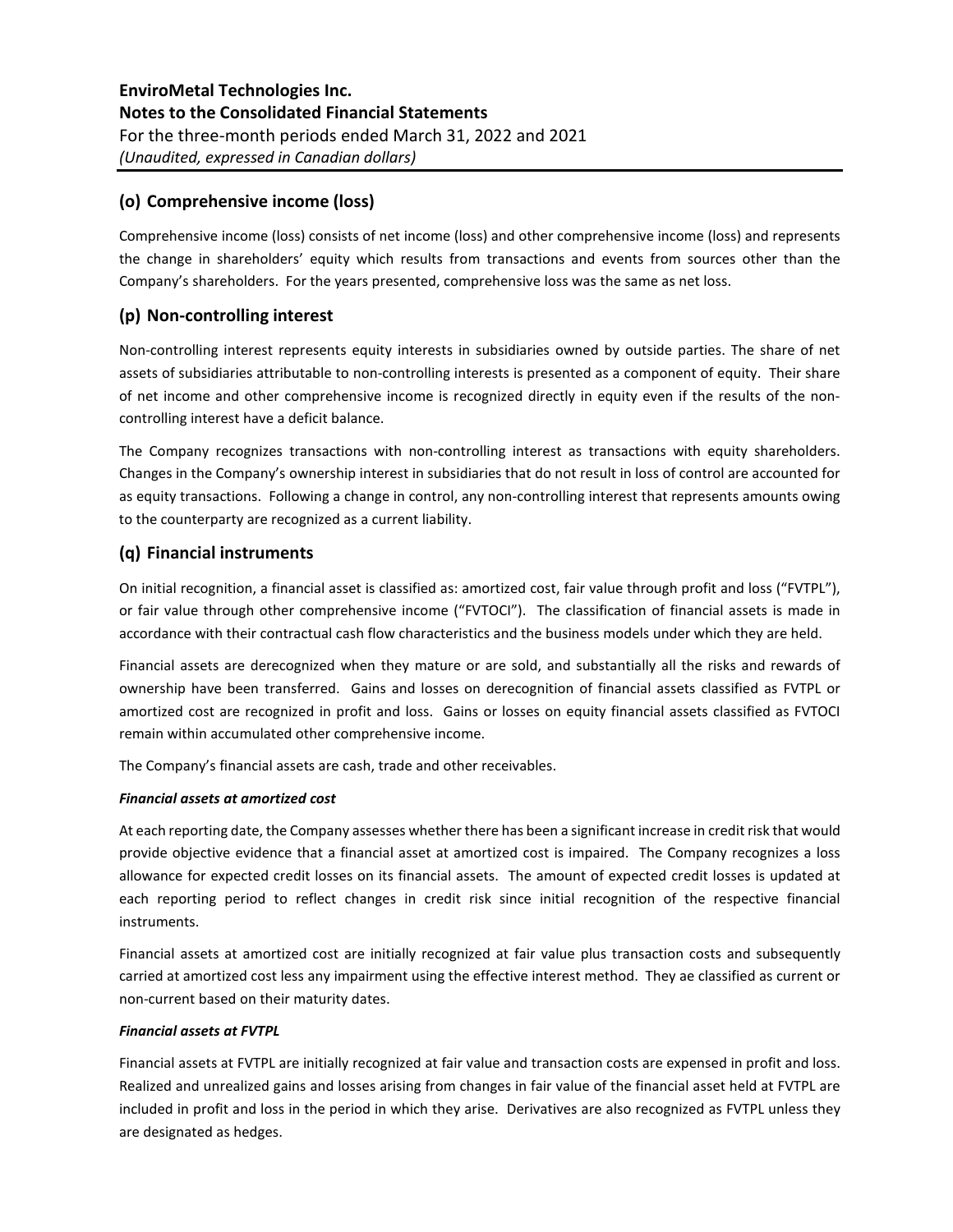#### *Financial assets at FVTOCI*

On initial recognition, the Company may make an irrevocable election (on an instrument-by-instrument basis) to designate investments in equity instruments that would otherwise be measured at fair value through profit or loss to present subsequent changes in fair value in other comprehensive income. Designation at FVTOCI is not permitted if the equity investment is held for trading or if it is contingent consideration recognized by an acquirer in a business combination. Investment in equity instruments at FVTOCI are initially recognized at fair value plus transaction costs. Subsequently, they are measured at fair value, with gains and losses arising from changes in fair value recognized in other comprehensive income. There is no subsequent reclassification of fair value gains and losses to profit and loss following the derecognition of the investment.

#### *Financial Liabilities*

All financial liabilities are recognized initially on the trade date at which the Company becomes a party to the contractual provision of the instrument. The Company derecognizes a financial liability when its contractual obligations are discharged or cancelled, or they expire.

Financial liabilities are initially recognized at fair value less any directly attributable transaction costs. Subsequent to initial recognition, financial liabilities are measured at amortized cost using the effective interest method.

The Company's financial liabilities are its accounts payable and accrued liabilities, due to related parties, lease liabilities and loan payable. Financial liabilities are classified as current or non-current based on their maturity dates. Financial liabilities held for trading or designated at fair value through profit or loss are subsequently carried at fair value with gains and losses recognized in profit or loss.

Non-controlling interest, derecognized as equity during the year is held at amortized cost and gains or losses on settlement will be recognized through profit and loss.

### **(r) Investments in associates**

Our investments in associated corporations and limited partnerships over which the Company has significant influence are accounted for using the equity method. The equity method is also applied to interests in joint ventures over which joint control has been established. Under the equity method of accounting, investments are initially recorded at cost, and the carrying amount is increased or decreased to recognize our share of the investee's net profit or loss, including the proportionate share of the investee's other comprehensive income (OCI), subsequent to the date of acquisition.

At March 31, 2021 the Company's consolidated financial statements include an investment in Group 11, held at 34.46% interest where the Company contributed technology assets valued at \$750,000. (Note 7).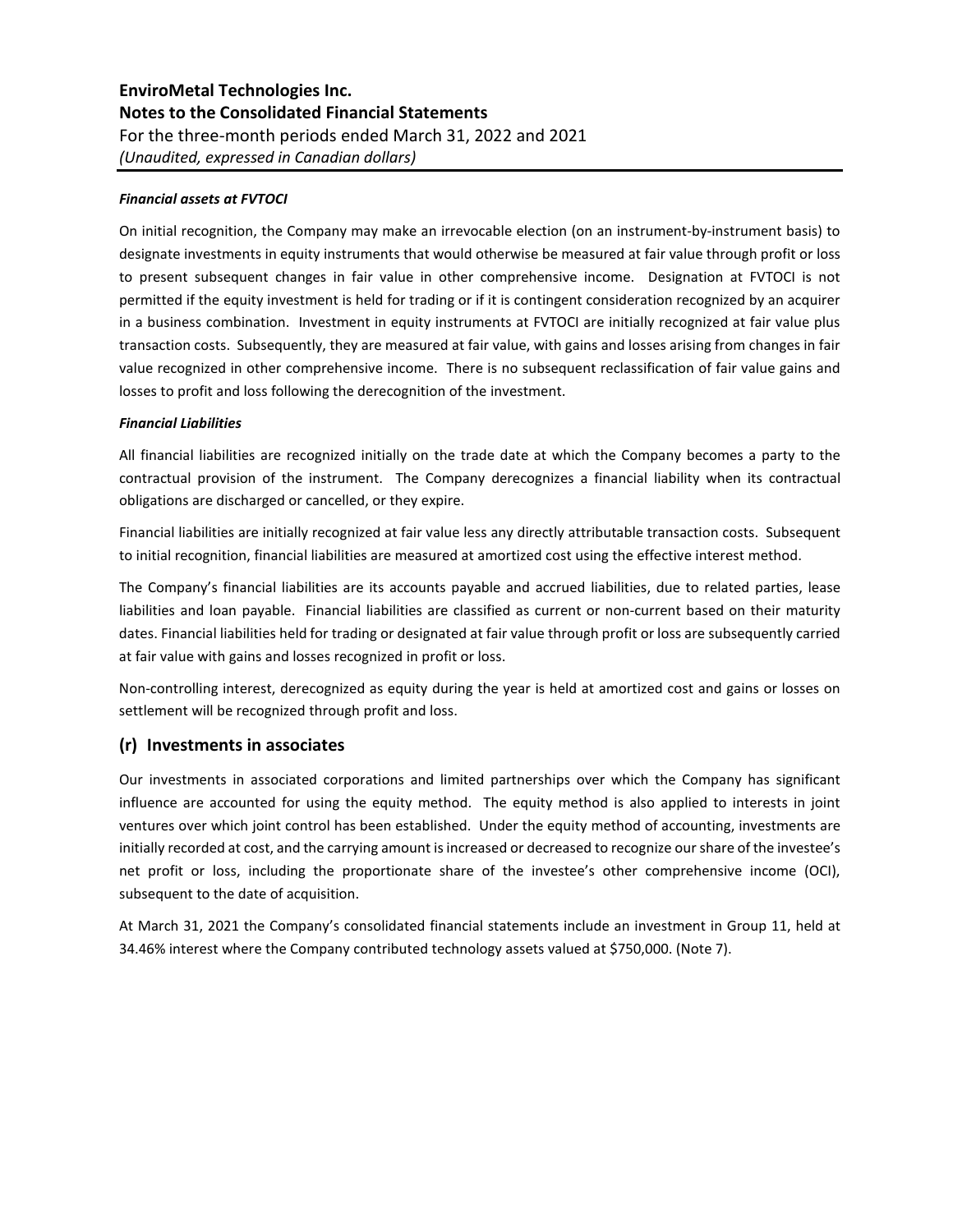### **4. Trade and other receivables**

The following table provides details on trade and other receivables at March 31, 2022 and December 31, 2021:

|                                | March 31,<br>2022 | December 31,<br>2021 |
|--------------------------------|-------------------|----------------------|
| Trade                          | 193,462<br>-\$    | 523,528              |
| Government subsidies           |                   | 23,945               |
| Taxes                          | 53,059            | 25,578               |
| Due from Mineworx              |                   | 324,080              |
| Other                          | 248,876           | 11,499               |
| Expected credit loss (Note 20) |                   | (473, 709)           |
|                                | 495,397<br>\$     | 434,921              |

### **5. Inventory**

The Company's inventory at March 31, 2022 and December 31, 2021 consisted of the following:

|                | March 31,<br>2022        | December 31,<br>2021 |
|----------------|--------------------------|----------------------|
| Parts          | 90,317<br>S              | 89,845               |
| Raw materials  | 46,442                   | 3,496,737            |
| Chemicals      | 278,714                  | 301,244              |
| Finished goods | $\overline{\phantom{0}}$ | 170,614              |
|                | 415,473<br>S             | 4,058,440            |

Raw materials consist of precious metals bearing material at the invoiced amount, based on the current estimated value. Finished goods consists of precious metals and concentrate delivered or in-transit to customers at periodend.

Costs of inventories recognized as an expense during the three-month period ended March 31, 2022 and the year ended December 31, 2021 are as follows:

|                                  | March 31,<br>2022 | December 31,<br>2021 |
|----------------------------------|-------------------|----------------------|
| Opening inventory                | 4,058,440         | 800,193              |
| Purchase                         | 472               | 4,754,574            |
| Consumed                         | (3,557,491)       | (604, 910)           |
| Write-down and other adjustments | (85, 948)         | (891, 417)           |
| <b>Closing balance</b>           | 415,473           | 4,058,440            |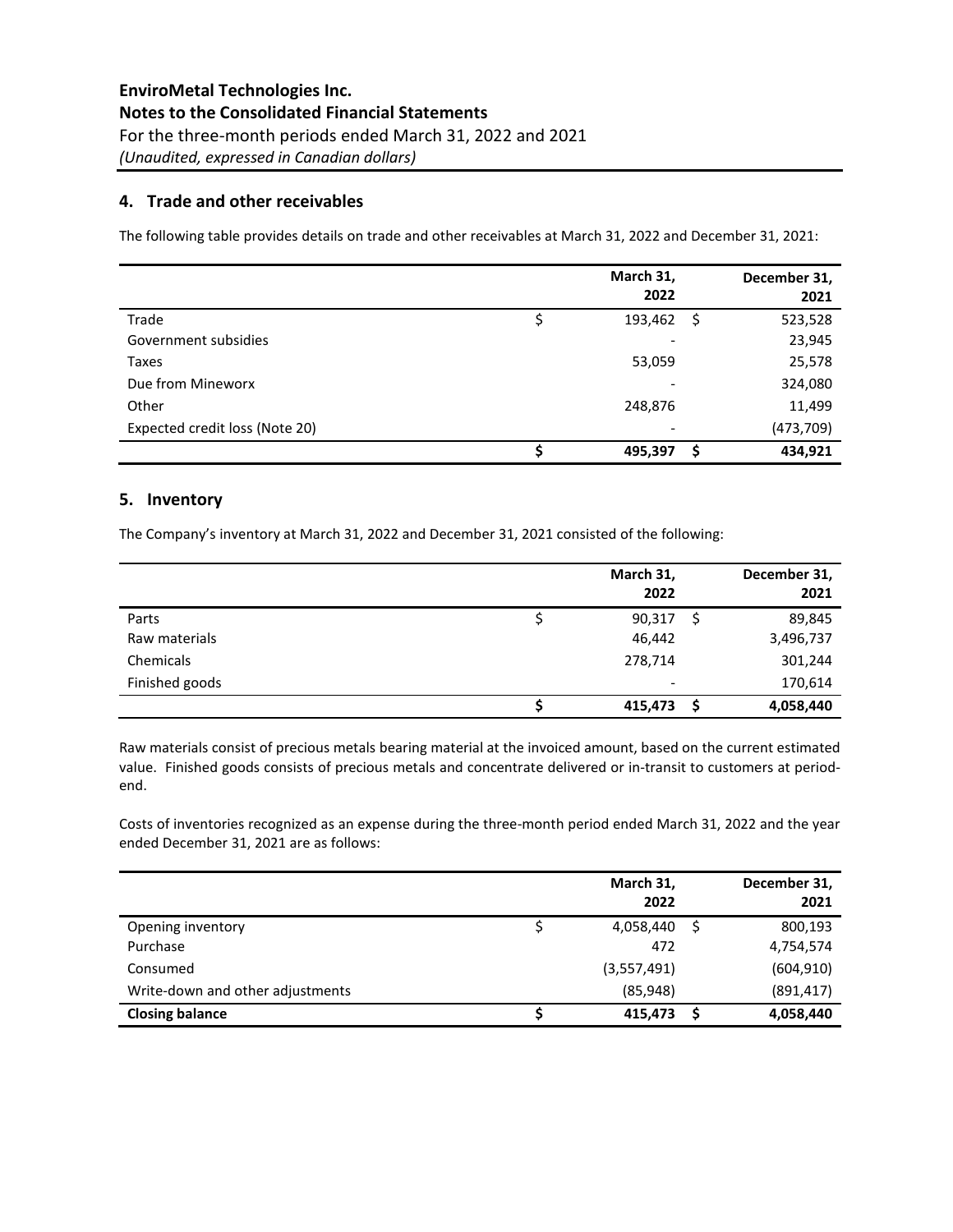### **6. Assets held for sale**

The Company's inventory at March 31, 2022 and December 31, 2021 consisted of the following:

|                        | March 31,<br>2022        |    | December 31,<br>2021 |
|------------------------|--------------------------|----|----------------------|
| Opening balance        | 326,947                  | \$ | 366,966              |
| Additions              | 55,747                   |    | 274,400              |
| Sold                   | $\overline{\phantom{a}}$ |    | (169, 100)           |
| Written-down           | $\overline{\phantom{a}}$ |    | (145, 319)           |
| <b>Closing balance</b> | 382,694                  | S  | 326,947              |

### **7. Investment in Group 11**

On August 28, 2020, the Company entered into a license agreement with Group 11 Technologies Inc. ("Group 11") for the use of the Company's gold recovery technology for use in-situ gold mining applications.

In exchange for an initial 40% ownership (March 31, 2022 – 34.46%) position in Group 11, EnviroMetal has granted Group 11 a license to use the Company's metal extraction technology. On initial recognition, the licensing fee was recorded at cost, being \$750,000. The Company is entitled to royalty payments on any metal produced in accordance with the license agreement.

The Company has determined that it exercises significant influence over Group 11 and accounts for this investment using the equity method. During the three-month period ended March 31, 2022, the Company recorded \$80,580 (March 31, 2021 - \$49,876) as its proportionate share of Group 11's net loss on the consolidated statements of loss and comprehensive loss. The following table is a reconciliation of the carrying value of the investment in Group 11:

|                                        | March 31,<br>2022 |   | December 31,<br>2021 |
|----------------------------------------|-------------------|---|----------------------|
| Opening balance                        | 301,665           | S | 700,124              |
| Adjustments to carrying value:         |                   |   |                      |
| Proportionate share of net gain (loss) | (80, 580)         |   | (398,459)            |
| <b>Closing balance</b>                 | 221,085           |   | 301,665              |
|                                        |                   |   |                      |
| The Company's percentage ownership     | 34.46%            |   | 34.46%               |

Concurrent with the licensing agreement, the Company entered into a support and services agreement with Group 11, which was amended effective February 28, 2022. Under the terms of the amended support and services agreement, the Company will earn a minimum aggregate fee of \$750,000 for support services provided prior to August 28, 2024. During the three-month period ended March 31, 2021, the Company billed Group 11 \$48,371 (cumulative \$213,443) for work performed under the services agreement.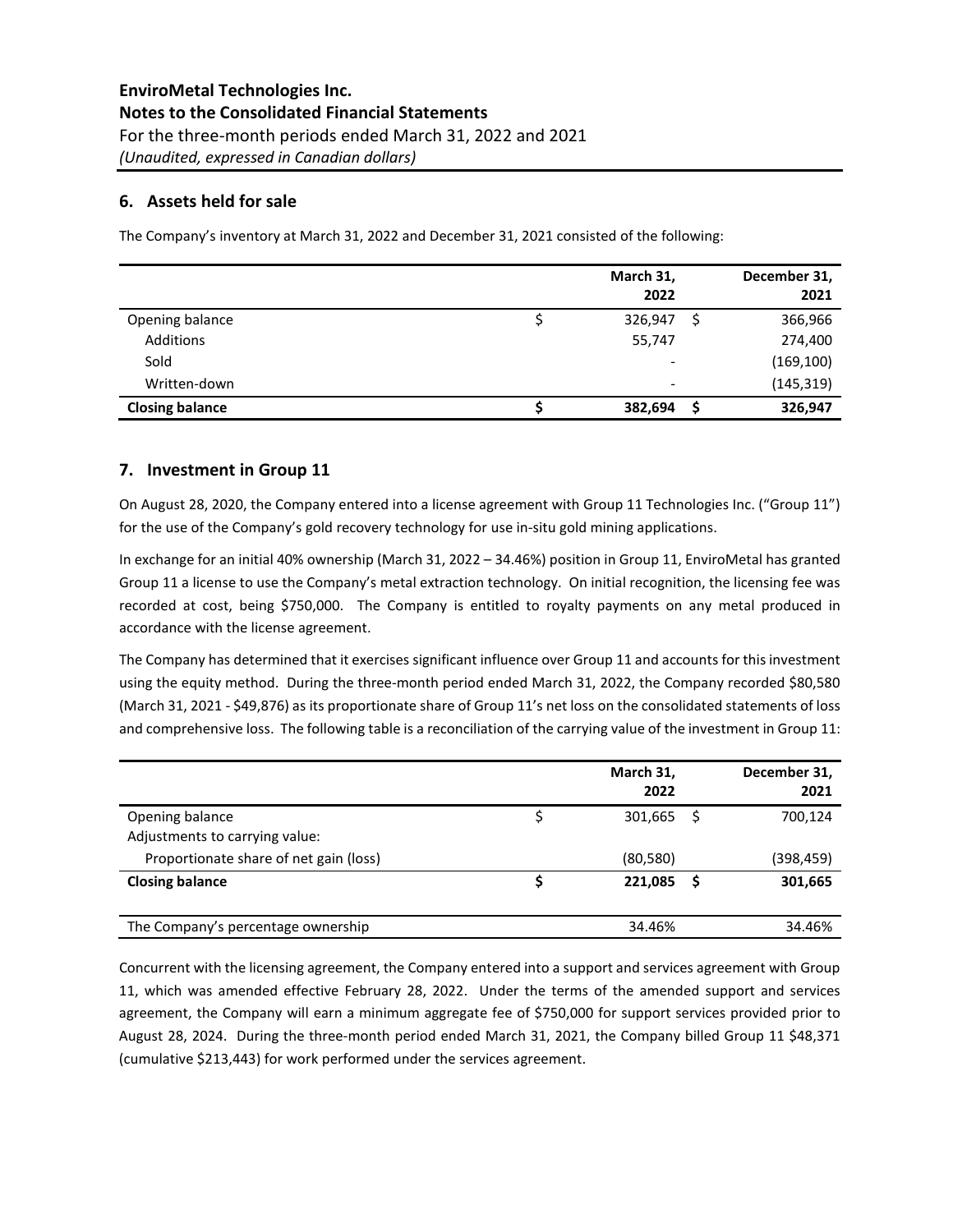# **8. Plant and equipment**

|                                | Equipment       |    | <b>Right of</b><br><b>Use</b> |    | Office<br><b>Fixtures</b> |    | <b>Computers</b>         | Vehicle                        |    | Total         |
|--------------------------------|-----------------|----|-------------------------------|----|---------------------------|----|--------------------------|--------------------------------|----|---------------|
| Costs                          |                 |    |                               |    |                           |    |                          |                                |    |               |
| Opening balance - Jan 1, 2021  | \$<br>5,314,656 | Ś. | 1,100,843                     | \$ | 162,409                   | Ś. | 32,195                   | \$<br>$\overline{\phantom{0}}$ | \$ | 6,610,103     |
| <b>Additions</b>               | 432,676         |    | 491,683                       |    |                           |    | 9,196                    | 20,158                         |    | 953,713       |
| Other adjustments              | (1, 153, 267)   |    | ٠                             |    | ٠                         |    | $\overline{\phantom{0}}$ | ٠                              |    | (1, 153, 267) |
| Closing balance - Dec 31, 2021 | \$<br>4,594,065 | \$ | 1,592,526                     | \$ | 162,409                   | \$ | 41,391                   | \$<br>20,158                   | Ś. | 6,410,549     |
| Deprciation and impairment     |                 |    |                               |    |                           |    |                          |                                |    |               |
| Opening balance - Jan 1, 2021  | \$<br>1,344,518 | \$ | 815,538                       | \$ | 90,240                    | Ś  | 29,373                   | \$<br>$\overline{\phantom{0}}$ | \$ | 2,279,670     |
| <b>Additions</b>               | 725,872         |    | 339,518                       |    | 54,136                    |    | 12,018                   | 3,024                          |    | 1,134,568     |
| Other adjustments              | 827,017         |    |                               |    |                           |    | $\overline{\phantom{a}}$ |                                |    | 827,017       |
| Closing balance - Dec 31, 2021 | \$<br>2,897,407 | Ś  | 1,155,056                     | Ś  | 144,376                   | Ś  | 41,391                   | \$<br>3,024                    | Ś. | 4,241,254     |
|                                |                 |    |                               |    |                           |    |                          |                                |    |               |
| Net book value - Dec 31, 2021  | \$<br>1,696,658 | \$ | 437,470                       | \$ | 18,033                    | \$ | ٠.                       | \$<br>17,134                   | Ś. | 2,169,295     |

|                                |    | Equipment                |    | <b>Right of</b><br><b>Use</b> |    | Office<br><b>Fixtures</b> |    | <b>Computers</b>         |    | Vehicle |    | Total     |
|--------------------------------|----|--------------------------|----|-------------------------------|----|---------------------------|----|--------------------------|----|---------|----|-----------|
| Costs                          |    |                          |    |                               |    |                           |    |                          |    |         |    |           |
| Opening balance - Jan 1, 2022  | \$ | 4,594,065                | Ś. | 1,592,526                     | Ŝ. | 162,409                   | \$ | 41,391                   | Ś. | 20,158  | \$ | 6,410,549 |
| <b>Additions</b>               |    | 187,919                  |    | ٠                             |    |                           |    | $\overline{\phantom{a}}$ |    |         |    | 187,919   |
| <b>Transfers</b>               |    | $\overline{\phantom{a}}$ |    | $\qquad \qquad \blacksquare$  |    | $\overline{\phantom{0}}$  |    | $\overline{\phantom{a}}$ |    |         |    |           |
| Closing balance - Mar 31, 2021 | Ś  | 4,781,984                | Ś  | 1,592,526                     | Ś. | 162,409                   | Ś  | 41,391                   | Ś  | 20,158  | Ś. | 6,598,468 |
| Deprciation and impairment     |    |                          |    |                               |    |                           |    |                          |    |         |    |           |
| Opening balance - Jan 1, 2022  | Ś. | 2,897,407                | Ś  | 1,155,056                     | Ś. | 144,376                   | Ś  | 41,391                   | Ś. | 3,024   | Ś  | 4,241,254 |
| <b>Additions</b>               |    | 87,111                   |    | 85,982                        |    | 13,534                    |    | $\overline{\phantom{a}}$ |    | 1,008   |    | 187,636   |
| <b>Transfers</b>               |    | $\overline{\phantom{0}}$ |    | $\overline{\phantom{0}}$      |    | $\overline{\phantom{0}}$  |    | $\overline{\phantom{a}}$ |    |         |    |           |
| Closing balance - March 31,    | \$ | 2,984,518                | Ś  | 1,241,038                     | Ś  | 157,910                   | Ś  | 41,391                   | Ś  | 4,032   | Ś  | 4,428,890 |
|                                |    |                          |    |                               |    |                           |    |                          |    |         |    |           |
| Net book value - Mar 31, 2022  | \$ | 1,797,465                | \$ | 351,488                       | \$ | 4,499                     | \$ | ٠                        | \$ | 16,126  | Ś  | 2,169,578 |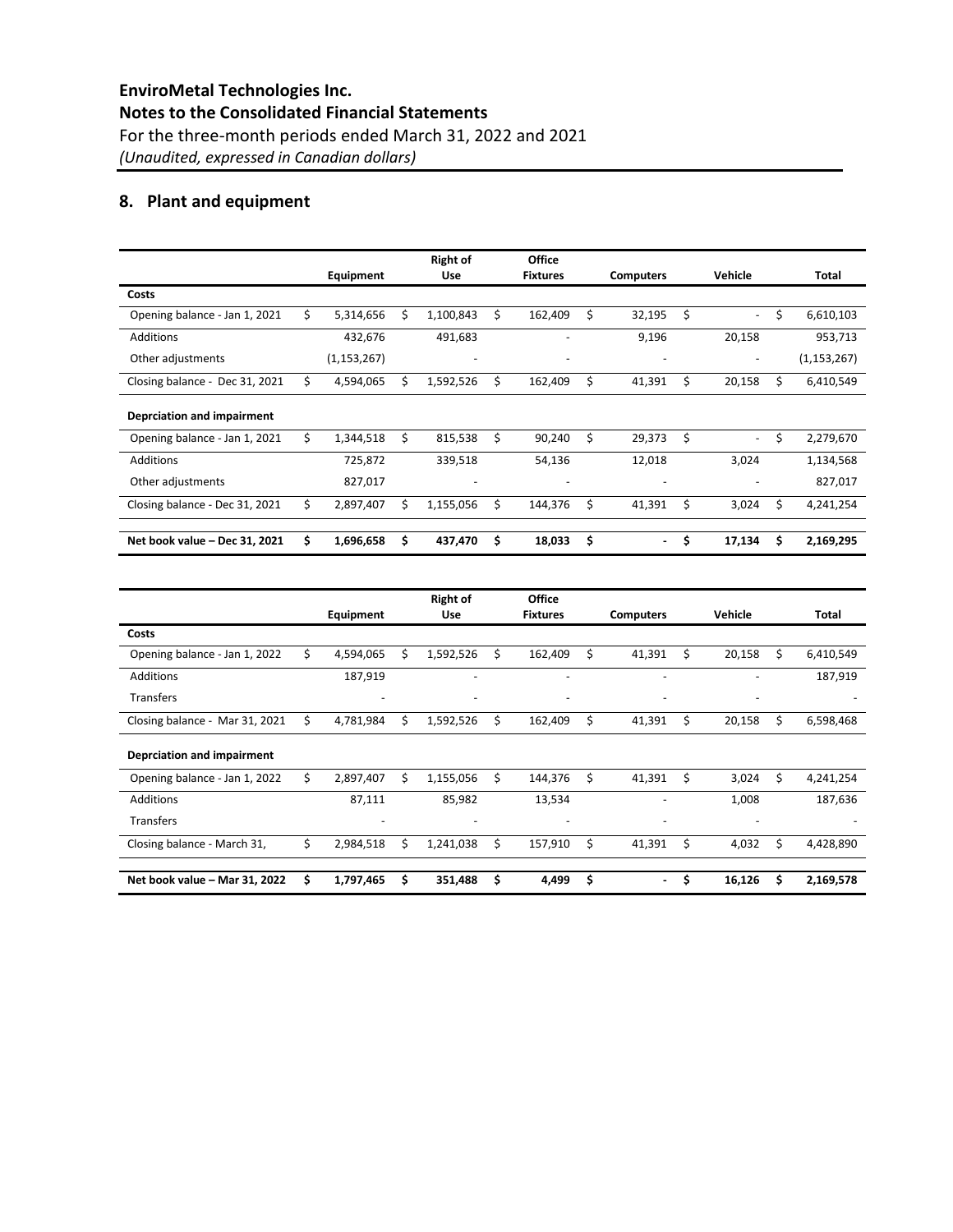### **9. Leases**

The Company's right of use assets is included in plant and equipment (Note 8). The imputed financing costs for lease liabilities were determined based on the Company's incremental borrowing rate and finance lease terms available to similar sized natural resource focussed companies, which was estimated to be 11.48% for equipment and 6.58% for buildings. Lease liabilities recognized at March 31, 2022 and December 31, 2021 are as follows:

|                                    | March 31,<br>2022 |   | December 31,<br>2021 |
|------------------------------------|-------------------|---|----------------------|
| Lease liabilities, opening balance | \$<br>451,495     | Ś | 308,578              |
| Leases added                       |                   |   | 491,683              |
| Payment of lease liabilities       | 80,178            |   | (381,731)            |
| Interest expense                   | 5,753             |   | 32,965               |
| Lease liabilities, closing balance | 365,564           | Ś | 451,495              |
|                                    |                   |   |                      |
| Lease liabilities, current         | 306,457           |   | 322,025              |
| Lease liabilities, non-current     | 59,107            |   | 129,470              |
| Lease liabilities, closing balance | 365,564           | Ś | 451,495              |

### **10. Accounts payable and accrued liabilities**

The following table is a summarizes the Company's accounts payable and accrued liabilities at March 31, 2022:

|                            | March 31,<br>2022 | December 31,<br>2021 |
|----------------------------|-------------------|----------------------|
| Accounts payable           | 480,408           | 802,621              |
| Payroll liabilities        | 262,344           | 155,138              |
| <b>Accrued liabilities</b> | 151,378           | 91,215               |
|                            | 894,131           | 1,048,974            |

These amounts are unsecured, non-interest bearing, without specific repayment terms and have been incurred in the normal course of business.

### **11. Advance royalty payable**

As part of the consideration for the acquisition of the Company's technology the Company granted the vendor an advance royalty. The advance royalty payable was incurred on the acquisition of the technology. During the year ended December 31, 2021, the Company settled the advance royalty in full by way of a cash payment in the amount of US \$150,000 and by issuing to the vendor 250,000 common shares in the capital of the Company.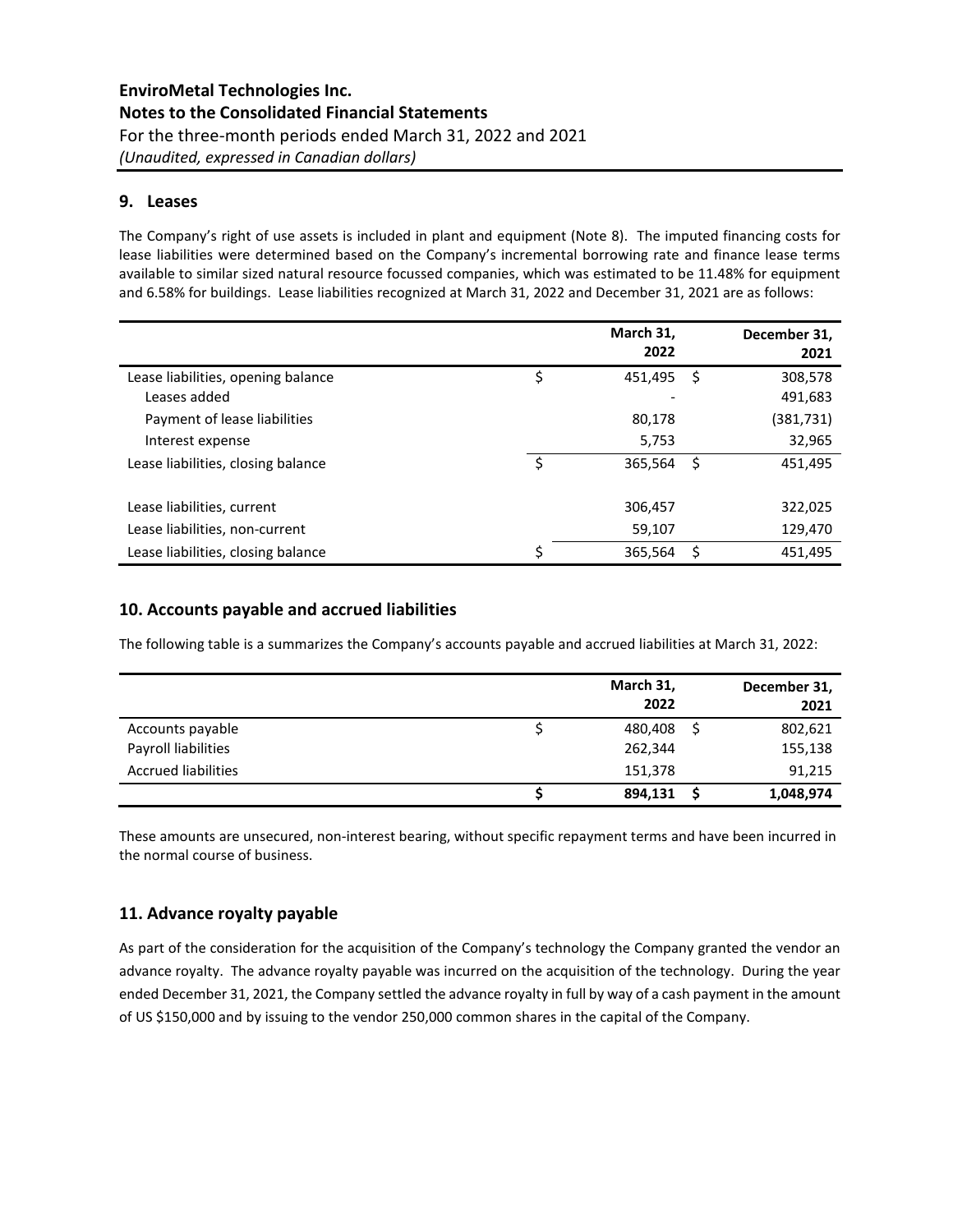### **12. Related party transactions**

Related parties include key management of the Company and entities controlled by these individuals. Key management personnel consist of directors and senior management including the Chairman, Chief Executive Officer, and Chief Financial Officer.

Compensation paid or accrued to key management during the period ended March 31, 2022 and year ended December 31, 2021 are as follows:

|                              | Three months ended |  |                |  |  |
|------------------------------|--------------------|--|----------------|--|--|
|                              | March 31, 2022     |  | March 31, 2021 |  |  |
| Salaries and consulting fees | 177,500            |  | 217,583        |  |  |
| Directors fees               | 64,126             |  | 64,126         |  |  |
| Other                        | 4,200              |  | 5,600          |  |  |
|                              | 245,826            |  | 287,309        |  |  |

All transactions involving related parties are made on terms equivalent to those which prevail with arm's length transactions. At March 31, 2022 outstanding payables to related parties were \$nil (December 31, 2021 - \$62,264). Any amounts are unsecured, non-interest bearing, without specific repayment terms, are due on demand and have been incurred in the normal course of business

### **13. Share capital**

### **(a) Capital stock**

Authorized capital stock consists of an unlimited number of common shares, without par value.

On January 29, 2021, the Company issued 250,000 shares, valued at \$105,000, less share issuance costs of \$2,073 as part of the settlement of the advance royalty payable (refer to Note 11).

On March 31, 2022, the Company closed a non-brokered private placement of 14,232,456 units at a price of \$0.25 per unit for gross proceeds of \$3,558,114. Each March Unit consists of one common share of the Company and one common share purchase warrant entitling the holder to purchase one common share in the capital of the Company at a price of \$0.50 at any time within prior to the 24-month anniversary date of closing. In connection with the private placement, the Company paid finder's fees of \$59,455 and issued 237,820 compensation warrants valued at \$24,163 and incurred \$48,167 in other issuance costs.

### **(b) Share-based payments**

The Company has a stock option plan (the "Plan") whereby the maximum number of shares reserved for issue under the plan shall not exceed 20% of the outstanding common shares of the Company, as at the date of the grant. Options granted must be exercised no later than five years from the date of grant or such lesser period as determined by the Company's Board of Directors. The exercise price of an option may not be less than the closing price on the Canadian Securities Exchange on the last trading day preceding the grant date. Options granted to directors, officers, employees, and consultants vest in accordance with the Plan and the vesting terms established by the Board of Directors at the time of grant.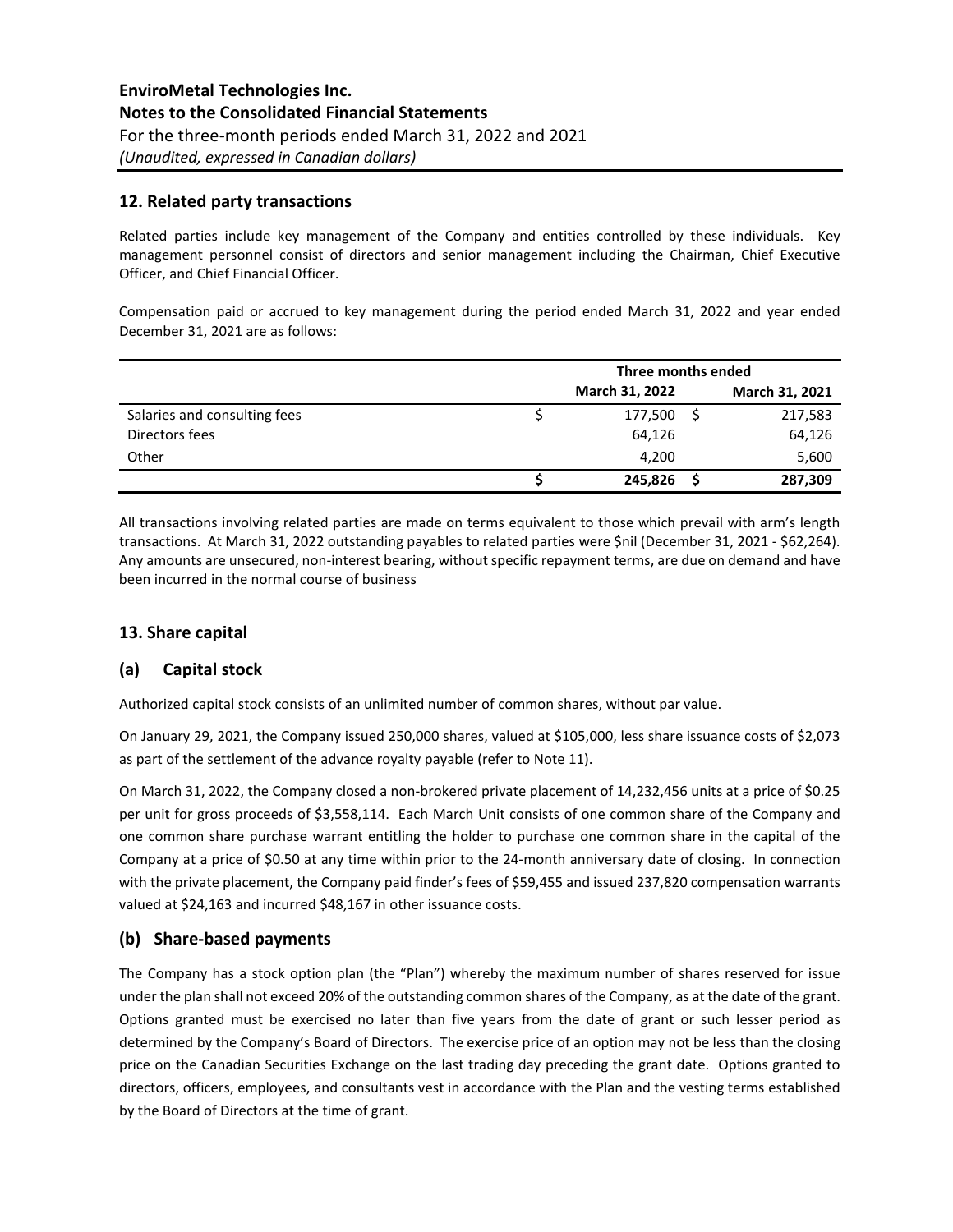Stock options outstanding and exercisable are summarized as follows:

|                                | Number of stock<br>options outstanding | Weighted average<br>exercise prices |
|--------------------------------|----------------------------------------|-------------------------------------|
| Balance, December 31, 2020     | 9,150,000                              | \$<br>0.69                          |
| Granted                        | 335,000                                | 0.57                                |
| Exercised                      | (400,000)                              | 0.25                                |
| Expired/cancelled              | (1,425,000)                            | 0.75                                |
| Balance, December 31, 2021     | 7,660,000                              | \$<br>0.66                          |
| Granted                        | ۰                                      |                                     |
| Expired/cancelled              | 2,850,000                              | 0.30                                |
| <b>Balance, March 31, 2022</b> | 4,810,000                              | \$<br>0.88                          |
| Exercisable, March 31, 2022    | 4,810,000                              | \$<br>0.88                          |

The following tables summarize the number of stock options that the Company has outstanding at March 31, 2022:

| <b>Expiry date</b> | <b>Exercise</b><br>price | Number of stock<br>options | <b>Weighted average</b><br>years to expiry |
|--------------------|--------------------------|----------------------------|--------------------------------------------|
| June 30, 2022      | \$<br>0.50               | 100,000                    | 0.25                                       |
| April 9, 2022      | 1.00                     | 400,000                    | 0.02                                       |
| April 12, 2023     | 1.65                     | 100,000                    | 1.03                                       |
| July 18, 2023      | 1.20                     | 25,000                     | 1.30                                       |
| March 1, 2024      | 0.76                     | 1,275,000                  | 1.93                                       |
| June 14, 2024      | 0.96                     | 250,000                    | 2.21                                       |
| December 11, 2024  | 1.45                     | 725,000                    | 2.71                                       |
| April 24, 2025     | 0.76                     | 1,250,000                  | 3.07                                       |
| October 15, 2025   | 0.46                     | 400,000                    | 3.55                                       |
| February 15, 2026  | 0.70                     | 200,000                    | 3.89                                       |
| August 20, 2026    | 0.38                     | 85,000                     | 4.40                                       |
|                    | \$<br>0.88               | 4,810,000                  | 2.40                                       |

The grant date fair value of options is calculated using the Black-Scholes option pricing model. Where relevant, the expected life has been adjusted based on management's best estimate for the effects of historical forfeitures and behavioral considerations. Expected volatility is based on the historical share price volatility. Stock based compensation for the period ended March 31, 2022 was \$nil (March 31, 2021 - \$nil). Forfeiture has been calculated at 38% over 5 years in accordance with realized values.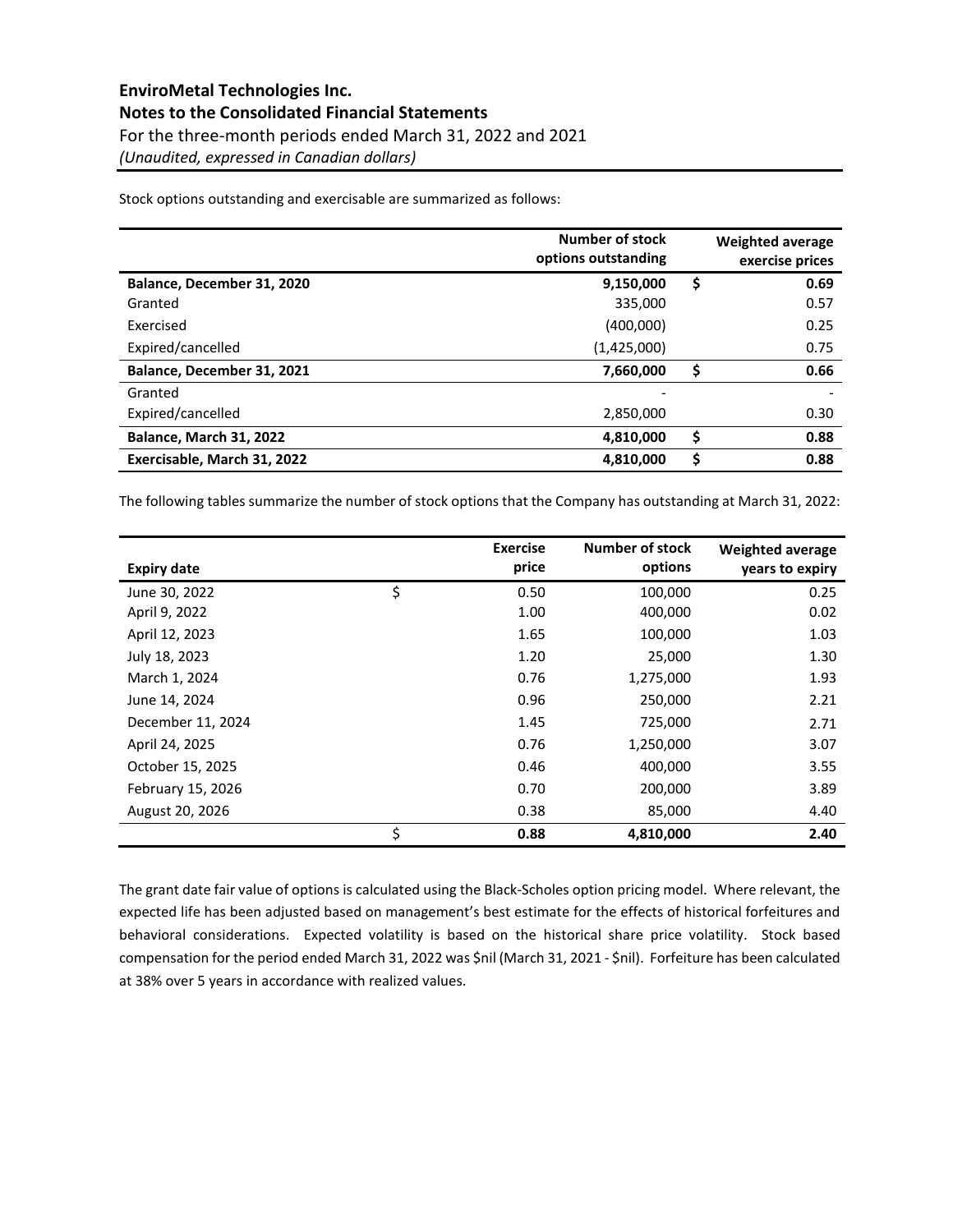# **EnviroMetal Technologies Inc. Notes to the Consolidated Financial Statements** For the three-month periods ended March 31, 2022 and 2021 *(Unaudited, expressed in Canadian dollars)*

The Black-Scholes option valuation model input factors for stock options granted in 2022 and 2021 were as follows:

|                            | March 31, | August 20, | February 15, |
|----------------------------|-----------|------------|--------------|
|                            | 2022      | 2021       | 2021         |
| Exercise price             | <b>NA</b> | \$0.38     | \$0.70       |
| Grant date market price    | ΝA        | \$0.38     | \$0.70       |
| Risk free interest rate    |           | 0.74%      | 0.74%        |
| Expected life (years)      |           | 3.75       | 4.19         |
| <b>Expected volatility</b> |           | 83.85%     | 87.86%       |
| Dividend yield             |           | -          |              |
| Fair value                 |           | \$0.2238   | \$0.4458     |

Reserves, \$7,991,242 (December 31, 2021: \$7,765,126) recognize share-based payments expenses and compensation warrant issuance costs until such time the underlying stock options and warrants are exercised, at which time the corresponding amounts will be transferred to share capital.

### **(c) Warrants**

The Company's share purchase warrants outstanding March 31, 2022, and the changes for the year ended December 31, 2021 are as follows:

|                            | <b>Number of warrants</b><br>outstanding |    | Weighted average<br>exercise prices |
|----------------------------|------------------------------------------|----|-------------------------------------|
| Balance, December 31, 2020 | 21,210,252                               | \$ | 0.58                                |
| Issued                     |                                          |    |                                     |
| Exercised                  | -                                        |    |                                     |
| Expired/cancelled          |                                          |    |                                     |
| Balance, December 31, 2021 | 21,210,252                               | S  | 0.58                                |
| Granted                    | 14,470,276                               |    | 0.50                                |
| Expired/cancelled          | 3,385,251                                |    | 1.00                                |
| Balance, March 31, 2022    | 32,295,277                               | S  | 0.50                                |

During the period ended March 31, 2022, the Company completed a non-brokered private placement in two tranches and issued a total of 14,232,456 share purchase warrants and 237,820 compensation warrants. On February 18, 2021 a total of 13,026,000 share purchase warrants and 172,320 compensation warrants (February Warrants) were issued on the closing of the first tranche of the private placement and on March 31, 2021 a total of 1,206,456 share purchase warrants and 65,500 compensation warrants (March Warrants) were issued on the closing of the second and final tranche of the private placement.

The fair value of the February warrants was estimated at \$1,351,508 and the fair value of the March warrants was estimated at \$126,560 using the Black-Scholes pricing model. The Company has allocated the gross proceeds from unit issuances between common shares and warrants using their relative fair values.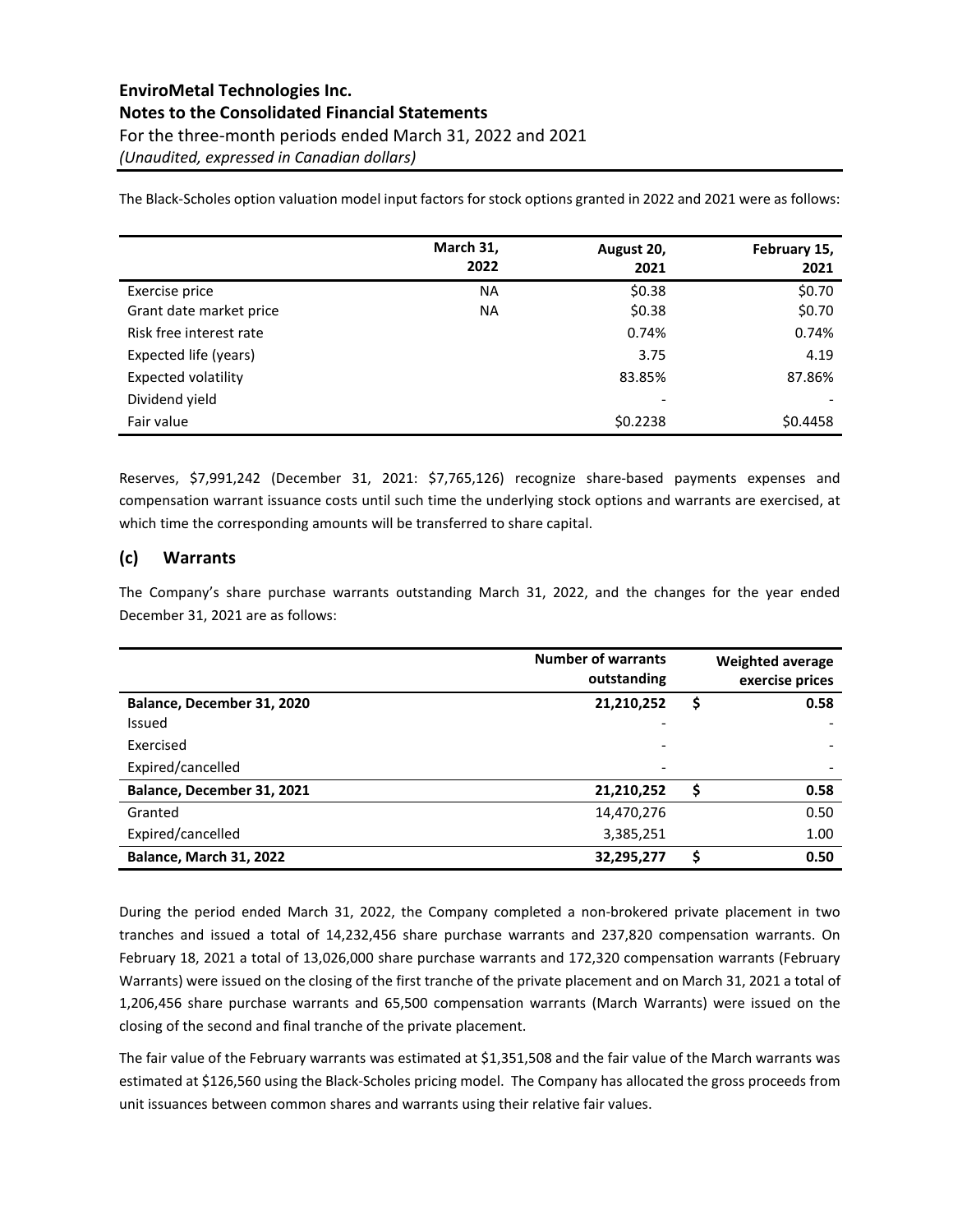The following tables summarize the number of share purchase warrants the Company has outstanding at March 31, 2022:

|                    |                 | Number of   |                         |
|--------------------|-----------------|-------------|-------------------------|
|                    | <b>Exercise</b> | warrants    | <b>Weighted average</b> |
| <b>Expiry date</b> | price           | outstanding | years to expiry         |
| December 30, 2022  | 0.50            | 17,825,001  | 0.75                    |
| February 18, 2024  | 0.50            | 13,198,320  | 1.89                    |
| March 31, 2024     | 0.50            | 1,271,956   | 2.00                    |
|                    | 0.50            | 32,295,277  | 1.27                    |

### **14. Government stimulus subsidies**

The Company has participated in available stimulus subsidies offered by the Federal Governments of Canada to help offset the negative impact of the COVID-19 pandemic.

### **(a) Canada Emergency Wage Subsidy (CEWS)**

The CEWS provided qualifying companies with a monthly financial support grant based on payroll, subject to certain caps. Eligibility was triggered by and scaled according to the reduction in year-over-year Canadian revenue on a month-by-month basis. During the three-month period ended March 31, 2022, the Company recognized \$nil (2021 - \$109,148) in government wage subsidy income as reductions of management and employee costs.

### **(b) Canada Emergency Rent Subsidy (CERS)**

The CERS provided qualifying companies with a monthly financial support grant based on eligible expenses, subject to certain caps. Eligibility was triggered by and scaled according to the reduction in year-over-year Canadian revenue on a month-by-month basis. During the three-month period ended March 31, 2022, the Company recognized \$nil (2021 - \$51,902) in government rent subsidy income as reductions of operating costs, and \$nil as reduction of office and general expenses (2021 - \$14,735).

### **(c) Canada Emergency Business Account (CEBA)**

On May 8, 2020, the Company received an interest-free loan of \$40,000 from the government of Canada pursuant to the CEBA program. Repaying the balance of the loan on or before December 31, 2022, will result in a loan forgiveness of \$10,000.

### **(d) National Research Council of Canada Industrial Research Assistance Program (IRAP)**

IRAP provides companies with qualifying research projects with a monthly financial grant based on eligible wages expenses. During the three-month period ended March 31, 2022, the Company recognized \$40,904 (2021 - \$35,517) in government wage subsidy income as reductions of management and employee costs.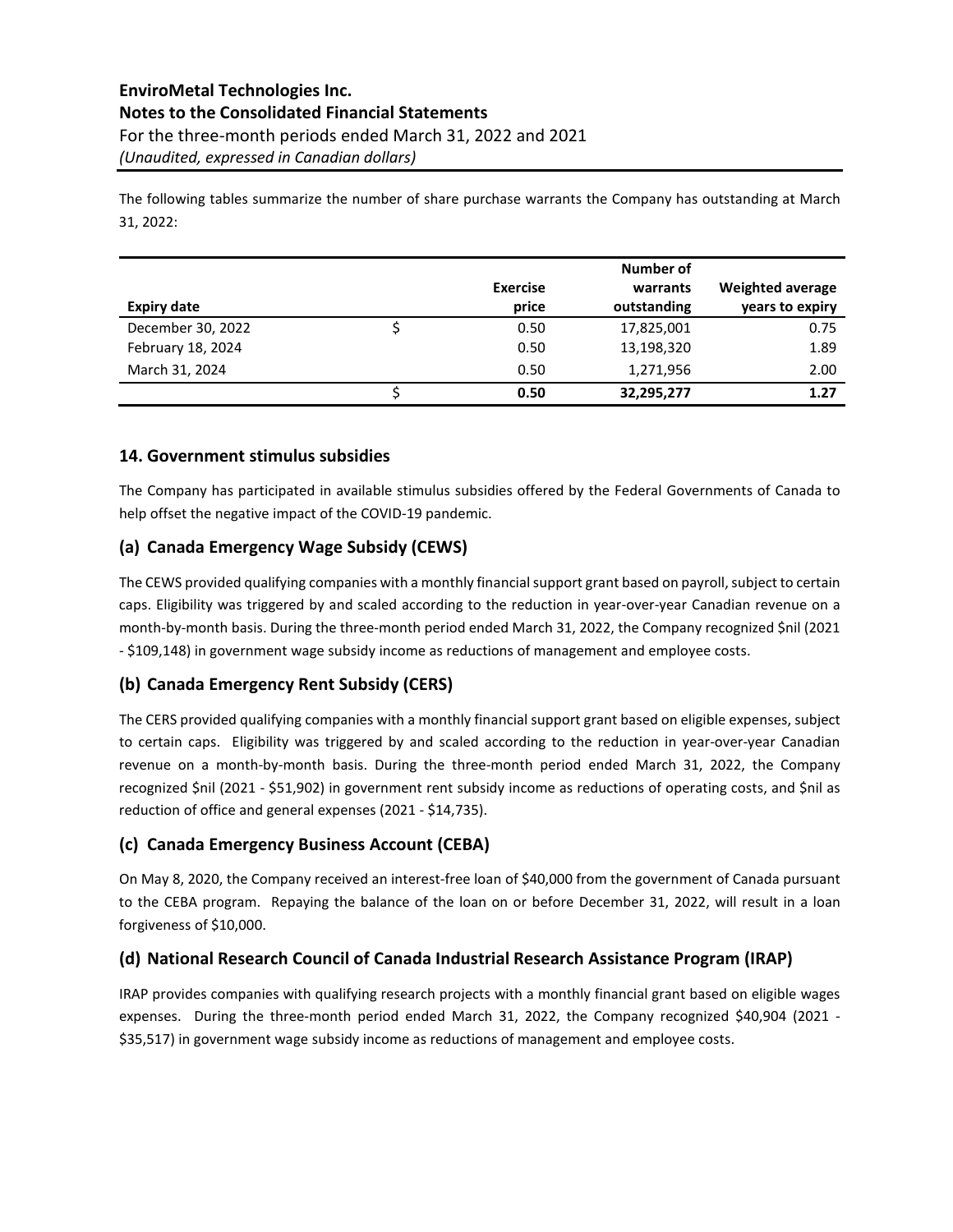### **15. Nature of expenses**

The components of general and administration for the three-month periods ended March 31, 2022 and 2021 were as follows:

|                             | Three months ended |                |                |  |  |  |  |
|-----------------------------|--------------------|----------------|----------------|--|--|--|--|
|                             |                    | March 31, 2022 | March 31, 2021 |  |  |  |  |
| Consulting fees             |                    | 195,900<br>.S  | 34,201         |  |  |  |  |
| Office and general expenses |                    | 63,047         | 41,243         |  |  |  |  |
| Professional fees           |                    | 85,428         | 93,601         |  |  |  |  |
| Public company costs        |                    | 214,117        | 119,842        |  |  |  |  |
| Travel                      |                    | (10, 376)      | 2,240          |  |  |  |  |
|                             |                    | 548,116        | 294,127        |  |  |  |  |

### **16. Supplemental cash flow disclosures**

Supplemental details of the changes in non-cash working capital impacting cash flows from operating activities for the three-month periods ended March 31, 2022 and 2021 were as follows:

|                                               | Three months ended |                |    |                |  |  |  |
|-----------------------------------------------|--------------------|----------------|----|----------------|--|--|--|
|                                               |                    | March 31, 2022 |    | March 31, 2021 |  |  |  |
| Trade and other receivable                    |                    | (60, 476)      | S. | 36,552         |  |  |  |
| Inventories and assets held for sale          |                    | 3,584,939      |    | (269,488)      |  |  |  |
| Prepaid expenses and depositis                |                    | 18,316         |    | (153,096)      |  |  |  |
| Deferred revenues                             |                    | (15,700)       |    | 75,000         |  |  |  |
| Equity contribution from minority shareholder |                    |                |    | 117,104        |  |  |  |
| Accounts payable and accrued liabilities      |                    | (3,582,987)    |    | (346,580)      |  |  |  |
|                                               |                    | (55,908)       | S  | (540,508)      |  |  |  |

### **17. Management of capital**

The Company's objectives when managing capital are to safeguard the Company's ability to continue as a going concern. The Company manages the capital structure and makes adjustments to it in light of changes in economic conditions and the risk characteristics of the underlying assets. To maintain or adjust the capital structure, the Company may attempt to issue new shares, acquire or dispose of assets, or acquire new debt. The Company does not currently pay dividends.

The realization of the Company's long-range strategic objectives is dependent on its ability to generate revenues and raise financing from shareholders or lenders. Management continues to regularly review and consider financing alternatives to fund the Company's future operations and development efforts.

The Company considers the components of shareholders' equity to be its capital. The Company is not subject to any externally imposed capital requirements.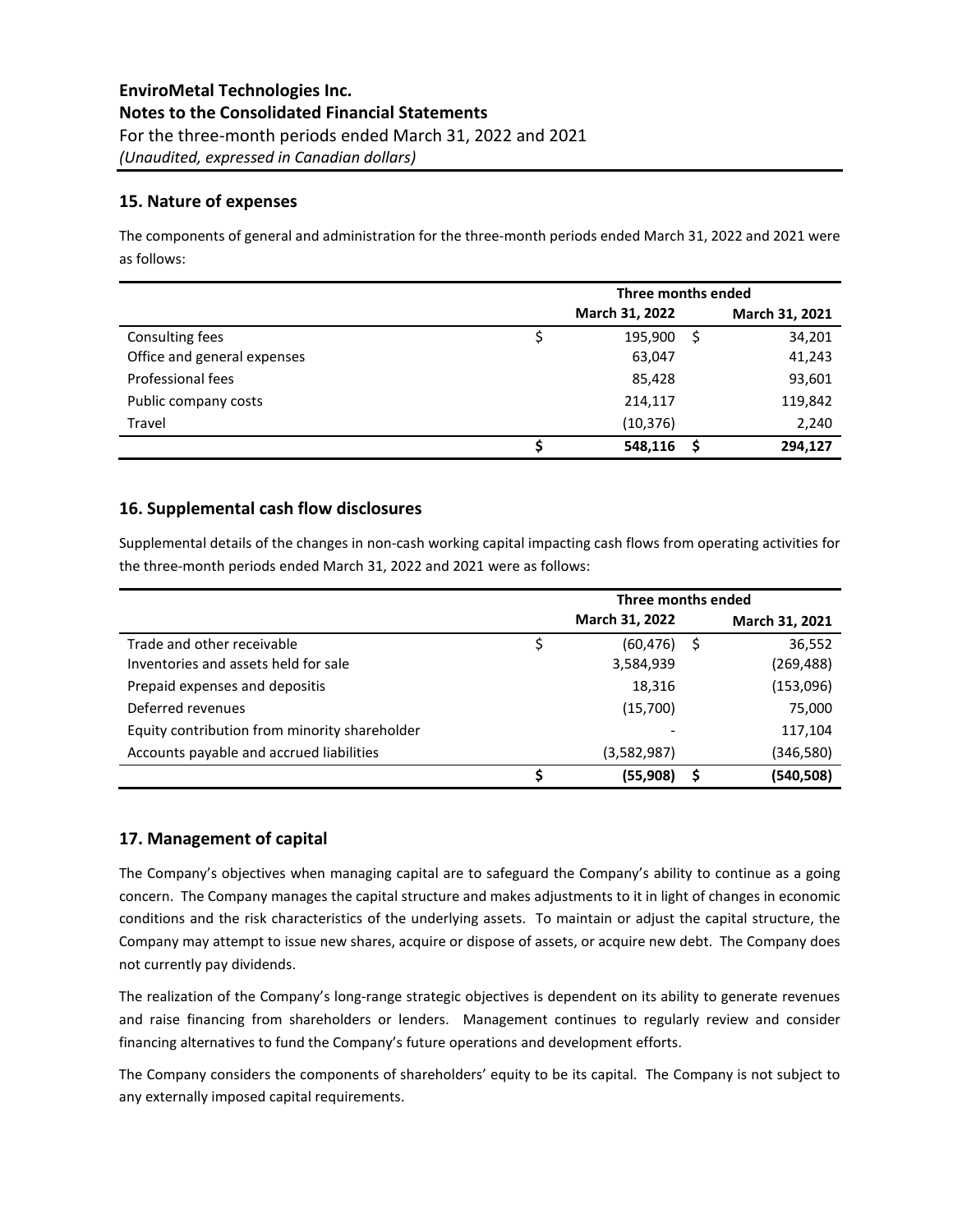### **18. Financial instruments and risks**

The Company's current business involves processing PCBA and use of its proprietary technology for the extraction of precious metals for the mining and E-waste industries, which exposes the Company to a variety of financial instrument related risks. These risks include foreign currency risk, credit risk, liquidity risk, market risk and other risks. The Company's board of directors provides oversight for the Company's risk management processes.

### **(a) Foreign currency risk**

The Company is exposed to currency risk due to business transactions in foreign countries. The Company mainly transacts in Canadian dollars and United States dollars. Currency risk is the risk that the fair value or future cash flows of a financial instrument will fluctuate because of changes in foreign exchange rates.

The Company is subject to normal risks including fluctuations in foreign exchange rates and interest rates. While the Company manages its operations in order to minimize exposure to these risks, it has not entered into any derivatives or contracts to hedge or otherwise mitigate this exposure. At March 31, 2022 and December 31, 2021, the Company was not exposed to significant interest rate risk.

At March 31, 2022, the Company has net liabilities of \$248,798 (US \$199,054) due in USD (December 31, 2021 - \$641,157 (US \$507,485)). A 10% weakening against the US dollar of the currencies to which the Company had exposure would have had a \$24,880 impact on net liabilities (December 31, 2021 - \$64,115). A 10% strengthening against the US dollar would have had the opposite effect.

### **(b) Credit risk**

The Company's credit risk is primarily attributable to cash and trade and other receivables. The Company has no significant concentration of credit risk arising from operations. Cash consists of chequing accounts at reputable financial institution, from which management believes the risk of loss to be remote. Federal deposit insurance covers balances up to \$100,000 per account in Canada. Financial instruments included in receivables consist of amounts due from government agencies. At March 31, 2022 and December 31, 2021, management considers the Company's exposure to credit risk is minimal.

### **(c) Liquidity risk**

Liquidity risk is the risk that the Company will not be able to meet its financial obligations as they fall due. The Company has a planning and budgeting process in place to help determine the funds required to support the Company's normal operating requirements on an ongoing basis. The Company ensures that there are sufficient funds to meet its short-term business requirements, considering its anticipated cash flows from operations and its holdings of cash.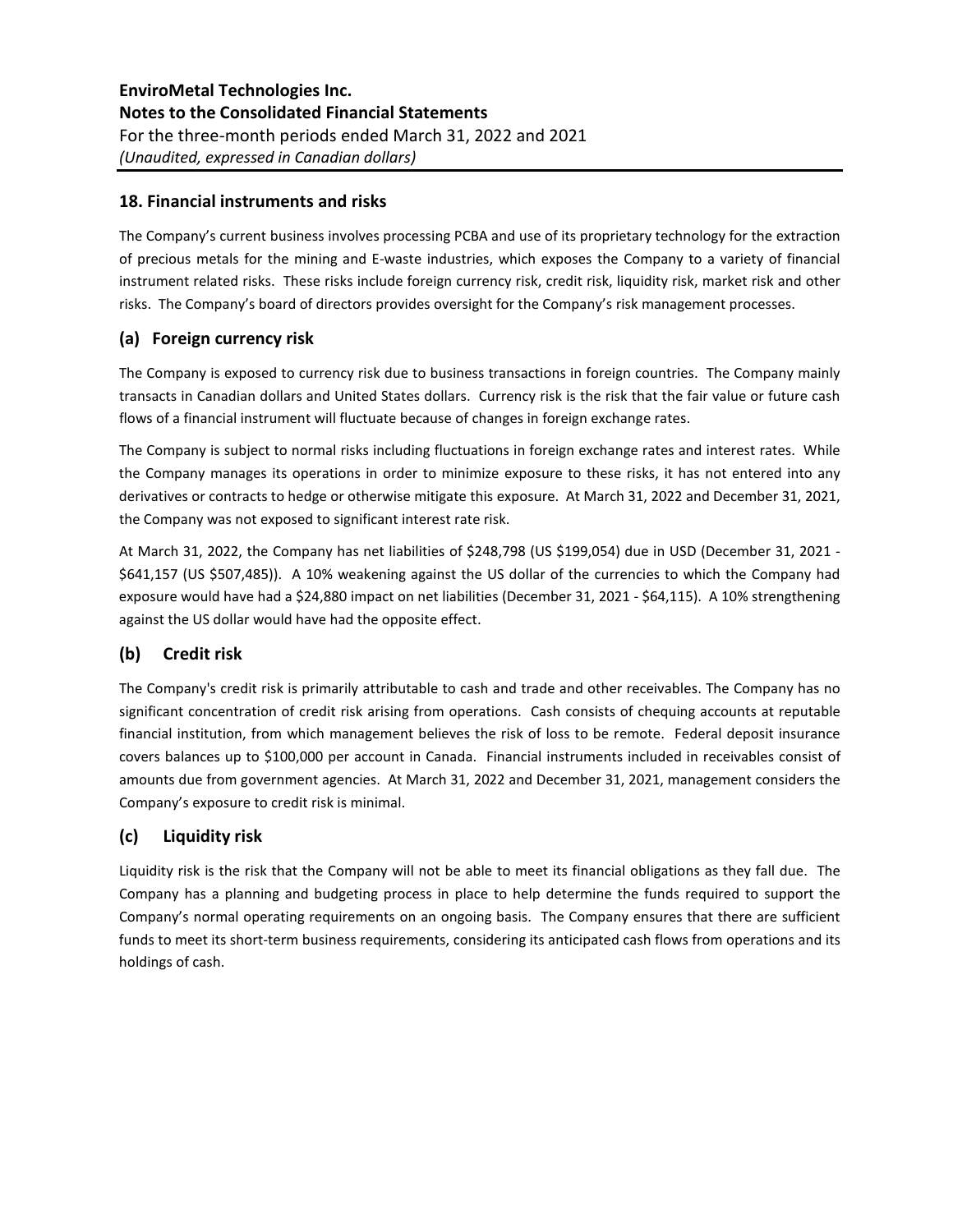# **EnviroMetal Technologies Inc. Notes to the Consolidated Financial Statements** For the three-month periods ended March 31, 2022 and 2021 *(Unaudited, expressed in Canadian dollars)*

As at March 31, 2022, the Company had a cash balance of \$2,950,557 (December 31, 2021 - \$784,790) to settle current liabilities of \$2,363,217 (December 31, 2021 - \$5,977,066).

|                                        |    | Less than<br>1 year | 1 to 3<br>years | 3 to 5<br>years | Over 5<br>years | Total           |
|----------------------------------------|----|---------------------|-----------------|-----------------|-----------------|-----------------|
| March 31, 2022                         |    |                     |                 |                 |                 |                 |
| Trades payable and accrued liabilities | \$ | 894,131             | \$<br>$\sim$    | \$              | \$<br>٠         | \$<br>894,131   |
| Due to related parties                 |    |                     |                 | ۰               | ٠               |                 |
| CEBA loan                              |    | 40,000              |                 |                 |                 | 40,000          |
| Lease liabilities                      |    | 306,457             | 59,107          |                 | -               | 365,564         |
| Contingent liability                   |    | 1,099,795           |                 | ٠               | ۰               | 1,109,026       |
| December 31, 2021                      |    |                     |                 |                 |                 |                 |
| Trades payable and accrued liabilities | Ś  | 4,405,623           | \$<br>$\sim$    | \$              | \$<br>٠         | \$<br>4,405,623 |
| Due to related parties                 |    | 62,264              |                 | ٠               | ۰               | 62,264          |
| CEBA loan                              |    | 40,000              |                 |                 |                 | 40,000          |
| Lease liabilities                      |    | 322,025             | 129,470         |                 | ۰               | 451,495         |
| Non controlling interest               |    | 1,109,026           |                 |                 |                 | 1,109,026       |

The Company is not yet profitable and has relied on the issuance of equity securities, primarily through private placements, and loans from related and other parties to fund its operations. The Company's access to financing is always uncertain. There can be no assurance of continued access to significant equity or other funding.

### **(d) Fair value**

The Company classifies its financial instruments measured at fair value at one of three levels according to the relative reliability of the inputs used to estimate the fair value in the fair value hierarchy.

Level 1: Unadjusted quoted prices in active markets for identical assets or liabilities;

Level 2: Valuation techniques using input other than quoted prices included in Level 1 that are observable for the asset or liability, either directly (i.e. as prices) or indirectly (i.e. derived from prices);

Level 3: Valuation techniques using inputs for the asset or liability that are not based on observable market data.

The carrying value of the Company's financial assets and liabilities approximate their fair values due to their nature and their short-term to maturity.

### **19. Segmented information**

The executive committee headed by the CEO, has been identified by the group as the chief operational decision maker responsible for assessing the performance and allocation of resources of the group. Operating segments are reported in a manner consistent with the internal reporting provided to the chief operating decision maker.

The identification of reportable segments is determined based on a consideration of products and services, organizational structures, geographical areas, economic and regulatory environments and the separable nature of activities or conversely inherent interconnectedness and whether these meet the criteria for aggregation.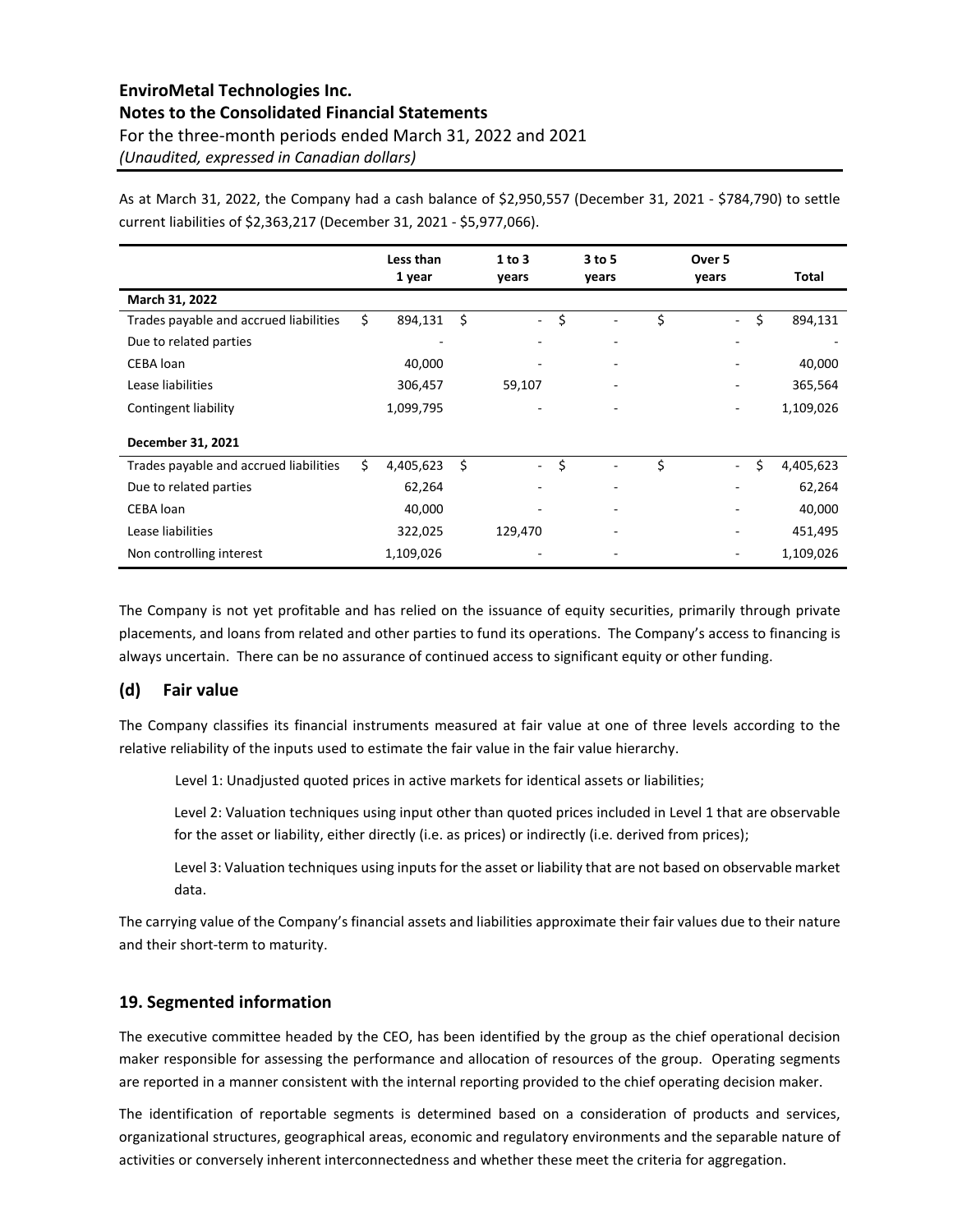Management assesses information relating to the performance of the single segment on multiple levels and from multiple perspectives. All elements are regarded as inter-connected and as such, no part of the business is regarded as separable from the rest.

The total revenue recorded during the years ended December 31, 2021 and 2020 is allocated to the following income streams:

|                                           | Three months ended    |  |                |
|-------------------------------------------|-----------------------|--|----------------|
|                                           | <b>March 31, 2022</b> |  | March 31, 2021 |
| Sales of precious and other metals        | 3,707,516             |  | 38,070         |
| Services related to intellectual property | 48.450                |  | 5,130          |
|                                           | 3,755,966             |  | 43,201         |

### **20. Commitments and contingencies**

As at March 31, 2022 and December 31, 2021, the Company does not have contractual obligations other than disclosed in the consolidated financial statements.

EnviroMetal commenced a civil action against Mineworx Technologies Ltd. and related parties (jointly, the Mineworx Defendants) in the Supreme Court of British Columbia in June 2021.

The claims against the Mineworx Defendants include, among other things, the following:

- The Mineworx Defendants, through various agreements with EnviroMetal, gained access to certain of EnviroMetal's intellectual property relating to the development and commercialization of environmentally friendly chemical formulas and technologies for use in the treatment of materials in the primary and secondary metals industries. EnviroMetal has since terminated those access agreements.
- Because access to EnviroMetal's IP has been terminated and without a license from EnviroMetal, the Mineworx Defendants are not entitled to use or otherwise exploit any of EnviroMetal's IP.
- The Mineworx Defendants have failed to comply with EnviroMetal's notices to cease and desist using EnviroMetal's IP and they continue to make public statements in relation to their purported ability to develop and commercialize "proprietary, environmentally friendly processing technologies for the recovery of precious metals."
- Absent the prior access to EnviroMetal's IP, the Mineworx Defendants lacked the scientific or technical resources and capabilities to develop and commercialize "proprietary, environmentally friendly processing technologies for the recovery of precious metals."

The Mineworx Defendants are purporting to be competing with EnviroMetal in the recovery of platinum group metals from spent catalysts using a chemical formula and process based on EnviroMetal's IP without a license to do so from EnviroMetal. These actions by the Mineworx Defendants are in breach of the access agreements, confidentiality agreements, as well as the asset purchase agreement between Mineworx and EnviroMetal dated December 19, 2016. These actions also constitute breach of confidence.

EnviroMetal is seeking, among other relief from the court, general, aggravated, and punitive damages against the Mineworx Defendants, an injunction prohibiting the Mineworx Defendants from using any confidential information or intellectual property belonging to EnviroMetal, and disgorgement of profit arising from such unauthorized use.